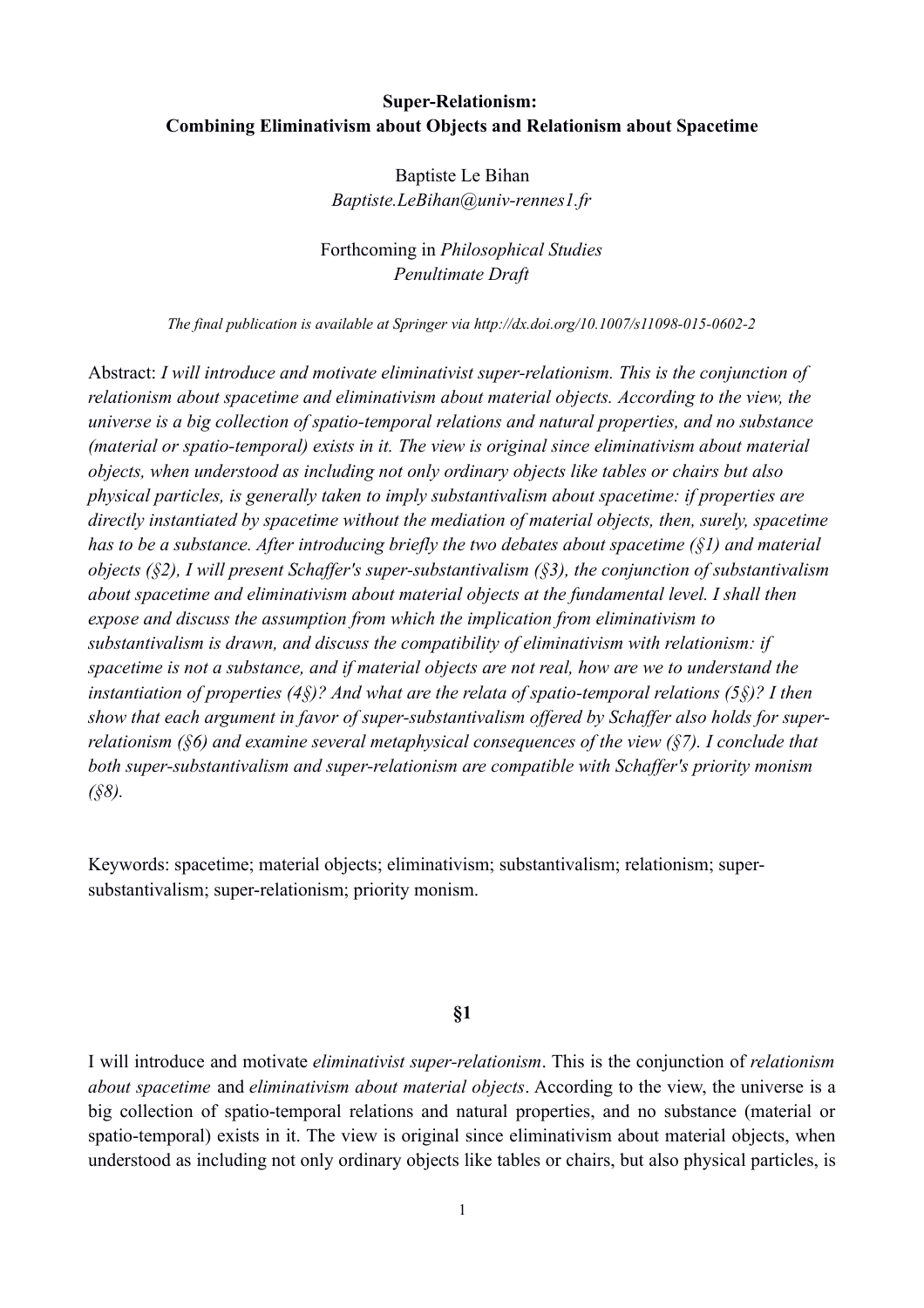generally taken to imply substantivalism about spacetime: if properties are directly instantiated by spacetime without the mediation of material objects, then, surely, spacetime has to be a *substance*. After introducing briefly the two debates about spacetime (§1) and material objects (§2), I will present Schaffer's super-substantivalism (§3), the conjunction of substantivalism about spacetime and eliminativism about material objects at the fundamental level. I shall then expose and discuss the assumption from which the implication from eliminativism to substantivalism is drawn, and discuss the compatibility of eliminativism with relationism regarding two problems: first, if spacetime is not a substance, and if material objects are not real, how are we to understand the *instantiation* of properties? I propose a new theory of instantiation according to which property instantiation is nothing but *property location*: properties are not instantiated by being owned by 'something' but only by being somewhere in the spacetime network (4§). Second, what are the *relata* of spatio-temporal relations (5§)? I will claim that there is room for spatio-temporal relations holding directly between natural properties. I will then show that each argument in favor of supersubstantivalism offered by Schaffer also holds for super-relationism (§6) and conclude that both super-substantivalism and super-relationism are compatible with Schaffer's priority monism (§7).

I will rely hereafter on the notion of *spacetime*. I follow Mellor (2001) here in believing that we have two independent reasons to take the notion of spacetime seriously. First, special and general relativity posit an ontology in which it is natural to understand space and time as abstractions from a more fundamental concept of spacetime. For instance, according to relativistic physics, both spatial and temporal lengths between two events are frame-dependent, when *spatiotemporal intervals* are not. Secondly, time and space share important conceptual features. One of them is that the two dimensions make contact possible: for two entities to meet, they have to share spatial and temporal locations. But all of what I will say is neutral with respect to this choice. Feel free to read space and time where I refer to spacetime.

Let us begin with a presentation of substantivalism and relationism about spacetime before turning to the debate about material objects. According to substantivalism, spacetime is a *substance*. This substantiality mainly means two things. First, material entities (understood as a neutral category including objects and/or properties, for instance) are *contained* in spacetime. Let us call this the 'metaphorical feature' of substantivalism. It is metaphorical because any container, in the proper sense, is a material object that is located *in* spacetime. In a more precise sense, substantivalism posits a *relation of occupation* connecting material objects to volumes of spacetime. Secondly, spacetime exists independently of the material things that inhabit it. Were the material things to cease to exist, that spacetime would still be real. Let us call this second idea the 'modal feature' of substantivalism. It is worth noticing that the modal feature follows directly from the attribution of substantiality to spacetime. Indeed, independent existence is generally construed as a defining feature of substance. Relationism construes spacetime very differently. Spacetime is *not* a substance, says the relationist. It is a *collection of relations holding between material objects* (or events, more will be said on this later, see §5). Symmetrically, it means two things. First, spacetime is not a container. It is completely misleading to construe material objects as occupying spacetime: there is no relation of occupation holding between material objects and a spatio-temporal substance. It also means that spacetime does not exist independently of the material objects it is connected with.

What reasons is there to favor one view over the other? One of the main arguments in favor of substantialism about spacetime is the *possibility of empty spacetime*: one can conceive of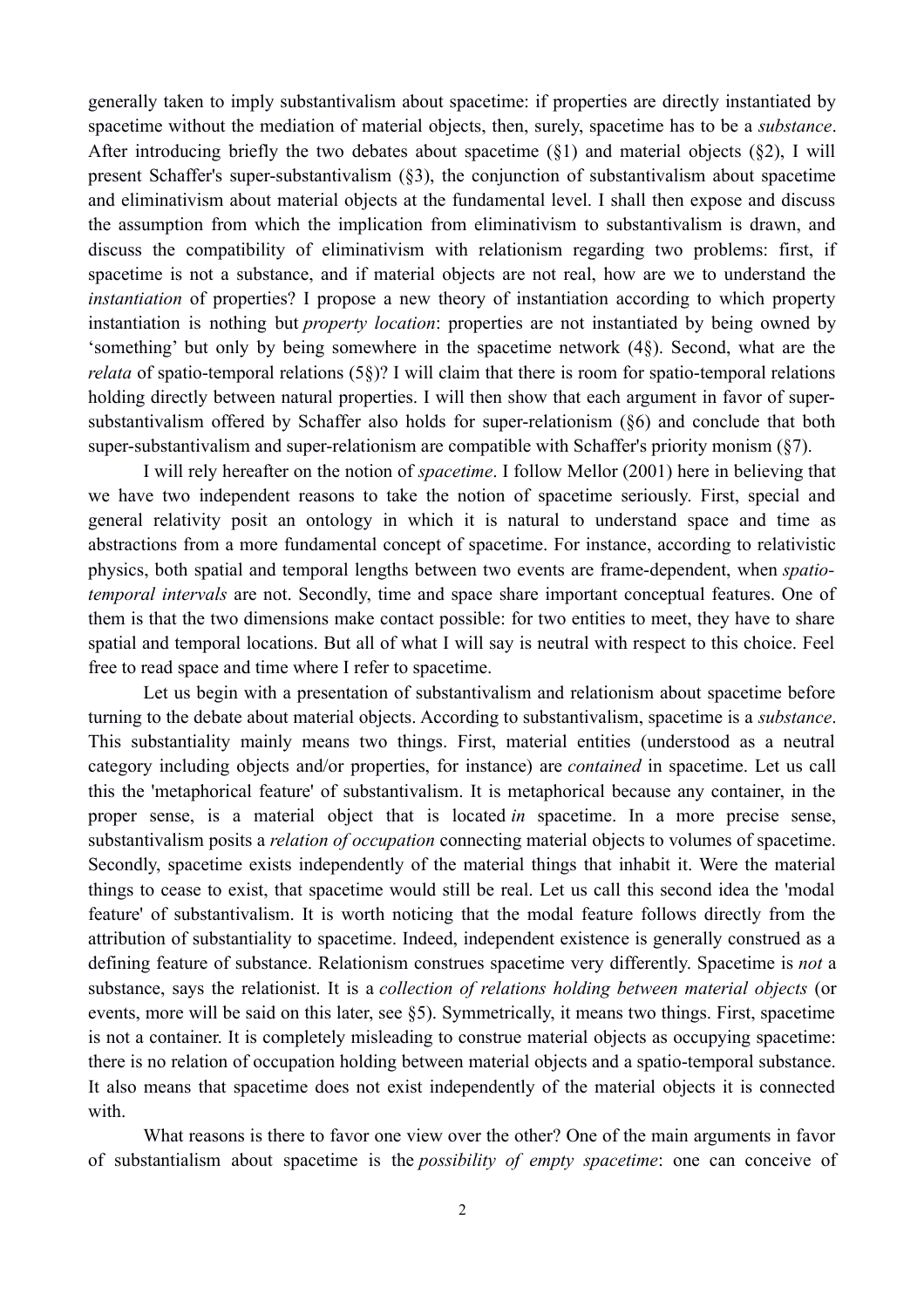spacetimes that are absolutely empty. When dealing with time instead of spacetime, another famous argument is the *time without change argument* (Shoemaker 1969). The two arguments are deeply connected. With respect to time, the possibility of time without change comes in two versions. A lack of change can be associated with an existant that does not change, or on the contrary, to the absence of any existant (empty time). Empty time is, therefore, a particular case of time without change, and a possibility of empty time is a particular case of a possibility of time without change. Let us focus here on the possibility of empty spacetime. According to the substantivalist, one can conceive of an empty spacetime. If one believes conceivability (mind-dependent possibility) to be a reliable guide towards genuine possibility (mind-independent possibility), then an empty spacetime is genuinely possible. If spacetime and material objects can be separated, it means these are different entities: spacetime is distinct from material objects. What about *relationism*? Relationism might be construed as being committed to the impossibility of time without change and the impossibility of empty spacetime - at least if, first, relations are construed as having to obtain between material entities (like objects or events), as opposed to, say, primitive times, and, second, one wants to avoid perduring but qualitatively unchanging objects<sup>[1](#page-2-0)</sup>. However, relationism is largely superior to substantivalism with respect to *ontological parsimony*. The main line of argument goes as follows: it is useless to posit a substantial spacetime when dealing with philosophical and scientific problems. Relations between material objects are *enough*. I do not want to discuss or assess the two views, though<sup>[2](#page-2-1)</sup>. I am only interested at providing a short presentation of the views that will ease the introduction of super-relationism later on. Let us now turn to the second debate about material objects.

#### **§2**

Eliminativism about material objects is the view that material objects like tables or clouds are not real (van Inwagen 1990; Merricks 2001)<sup>[3](#page-2-2)</sup>. By 'real' I mean here 'real *simpliciter'*. Indeed, as we shall see, there might be various ways to be real. In particular, there is conceptual room for entities that are mind-dependently real, yet not mind-independently real. And it might be that some entities are fundamentally real while others are only derivately real. This last distinction will play a certain role hereafter, but for now, it is enough to rely on the notion of 'real simpliciter'. By contrast, realism about material objects is the more intuitive view that the material objects of daily life are real. Realism is then the *common sense position* while eliminativism is a revisionary view that has *theoretical virtues*. For example, eliminativism can solve the puzzle of *material constitution* (the relation between a statue and the clay it is made of) or the *vagueness problem* (what is the ontological status of the boundaries of vague objects like a cloud?) The puzzle of material

<span id="page-2-0"></span><sup>1</sup> -Perduring but qualitatively unchanging objects are material objects that persist through time by having temporal parts. Such objects are qualitatively unchanging iff the considered temporal parts are qualitatively identical. Perduring but qualitatively identical objects require then that one accepts entities (the temporal parts) that are qualitatively identical but numerically distinct, something one might be ready or not to accept, depending on one's philosophical principles.

<span id="page-2-1"></span><sup>2</sup> - It might be the case, however, that the two views are explanatory equivalent (see Benovsky 2011a). If so, it is worth noting that Schaffer's super-substantivalism and super-relationism are probably equivalent, too.

<span id="page-2-2"></span><sup>3</sup> -Van Inwagen and Merricks acknowledge that the composition of objects sometimes occurs and may then be classified as species of quasi-eliminativism. Van Inwagen claims that objects arise when there is an activity of life. For Merricks, composition occurs when there is consciousness. All I say about eliminativism is compatible with quasi-eliminativism and remains neutral on the exceptional conditions needed for composition to occur.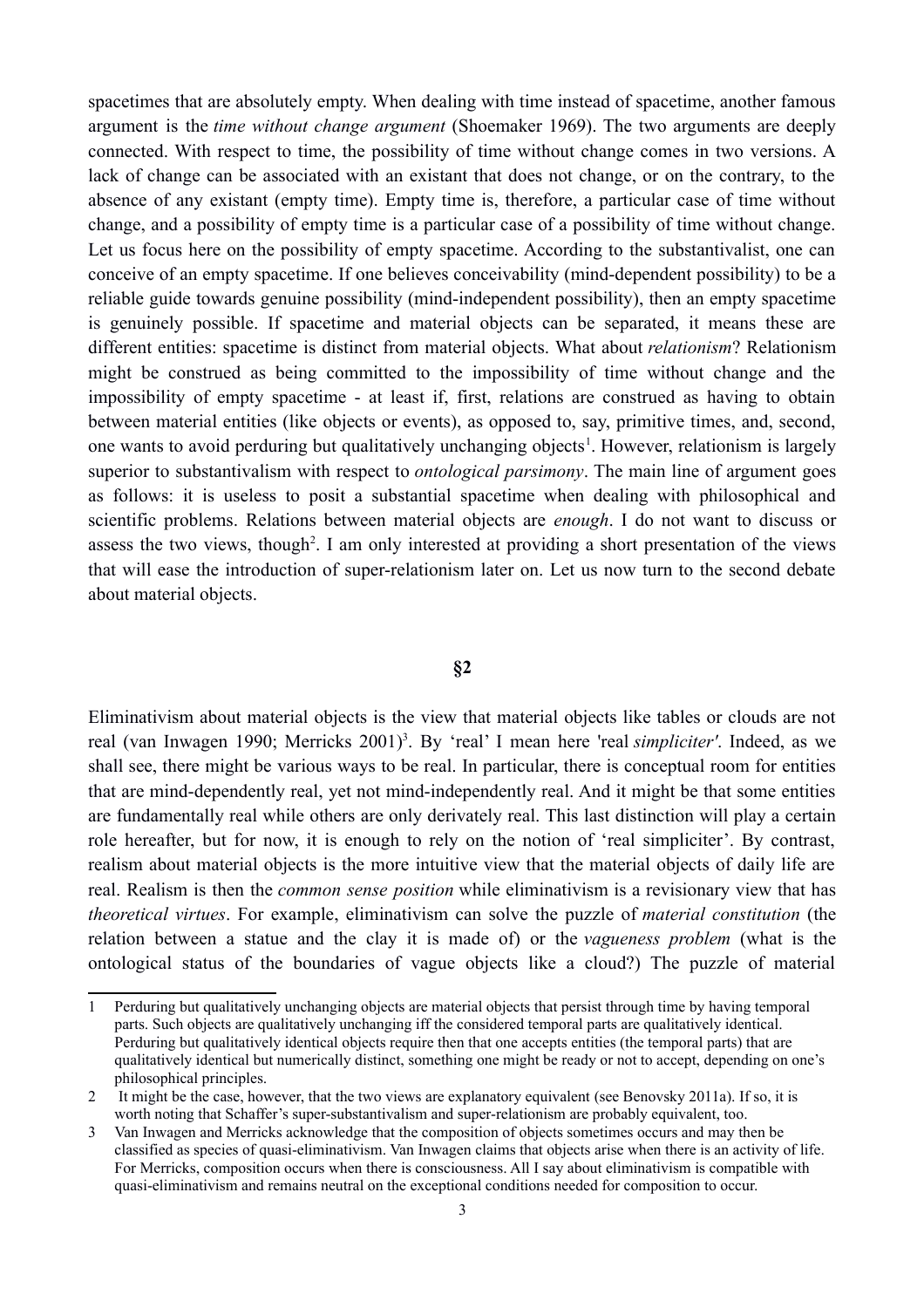constitution focuses on the connection between an entity and other entities it is made from. We have a strong belief that objects cannot be co-located: each ordinary object has its own bit of spacetime. Hence, we should construe the statue as being identical to the lump of clay it is made from. But we also believe that a piece of clay can survive a radical reshape while a statue cannot. Indeed, the statue and the piece of clay are taken to have distinct modal properties. Surely, then, the statue cannot be identical to the lump of clay since to be identical, two apparent distinct entities have to share all of their properties (including modal properties). The problem is then to understand which part of our conception of ordinary objects we should overhaul to solve the difficulty. The problem of vagueness is about the boundaries of vague objects like clouds or mountains. A cloud is conceived of as a material object having vague boundaries. How are we to construe these vague boundaries? Should we take them at face value, positing ontological vagueness in the world (see van Inwagen 1990 and Williams 2008)? Is there a definite boundary we are not aware of, as claims the epistemicist (see for instance Williamson 1994; Benovsky 2011b)? Or is it a definite boundary, fixed by linguistic conventions, as claims the supervaluationist?

Regarding these two problems, the eliminativist strategy consists in denying the reality of the objects that give rise to the paradoxes. Neither the statue nor the clay is real. There are no modal properties specific to statues or clay. Statues and pieces of clay are concepts we use to categorize the world. But really, we are never in front of statues and no more in front of pieces of clay. In the same way, when we are looking at a cloud and thinking about its boundaries, we are not really looking at an object with vague boundaries. We are looking at a part of the world, a part inhabited by a heterogeneous density of water particles; but properly speaking, there is no thing that is a cloud. Eliminativism comes here as a particular kind of linguistic approach about vagueness: the fact that boundaries of particular material objects are language-dependent is simply one consequence, among others, of the fact that material objects, in general, are also languagedependent. In both cases we are only contemplating entities that are not mind-independent material objects. As we shall see, regarding what there is instead of these material objects, many options are on the table. But what is common to all of these species of eliminativism is a refusal to classify these entities as material objects.

Eliminativism about ordinary objects can be an aspect of a top-down view of the universe in which what is real is the cosmos, or the stuff. Here, ordinary objects are substituted by proper parts of the cosmos, the stuff or spacetime, resulting from a mereological *relation of decomposition* (Schaffer 2009; 2010). Let us call this position '*top-down eliminativism*'. Eliminativism can also be construed as a bottom-up approach. According to *bottom-up eliminativism*, objects are substituted by collections of mereological simple entities, resulting from a *relation of composition*. These entities can be either mereological atoms (mereologically simple material objects) or natural properties directly instantiated in spacetime (Le Bihan 2013; 2015). This last version of bottom-up eliminativism is better according to Le Bihan (2013), for it offers an answer to Sider's argument against eliminativism based on the possibility of gunk (Sider 1993)<sup>[4](#page-3-0)</sup>. I will therefore accept that we have strong reasons to believe that if material objects are not real, then what there is instead are natural properties directly instantiated by spacetime (bottom-up eliminativism) or proper parts of

<span id="page-3-0"></span> $\overline{4}$ Sider's argument goes as follows: the world might be gunky (that is, be infinitely divisible into smaller and smaller proper parts with no simple particles). But a gunk world is a world in which there cannot be mereological simples to substitute for material objects. Then, it might be that eliminativism is false; and if it can be false, then it is false. There are various responses to the argument. See for instance Le Bihan (2013): if spacetime were gunky, *natural properties* could act as the mereological simples and be instantiated by gunky spacetime.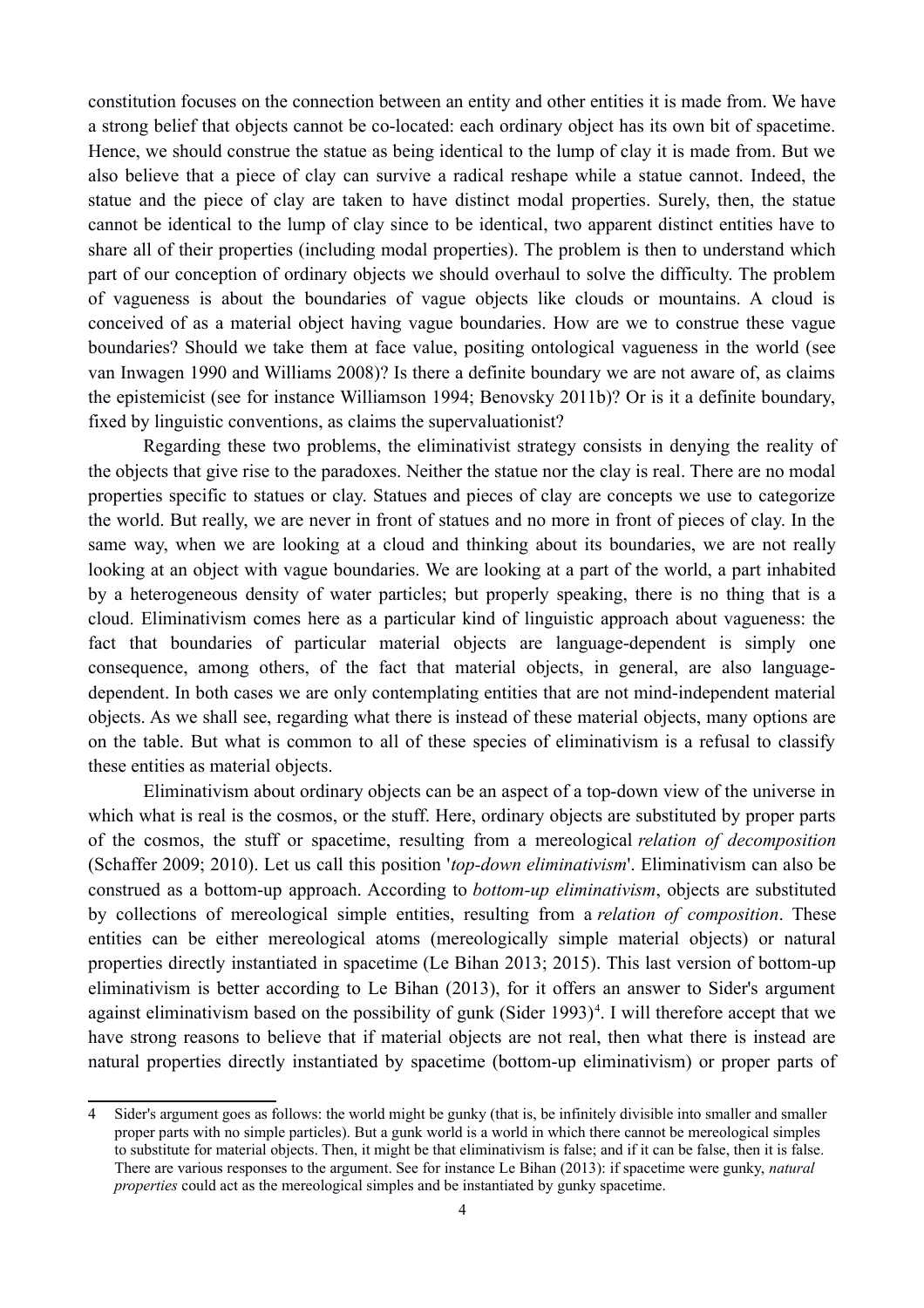the cosmos (top-down eliminativism). Actually, I believe that bottom-up and top-down eliminativisms are two faces of the same coin: the two views are different descriptions of the very same universe. This is true if one drops both the view that the whole is more fundamental than the parts (as in some versions of top-down eliminativism, see §3) and the view that the parts are more fundamental than the whole (as is often assumed in atomistic ontologies). But it does not matter if you do not agree with me on this. What matters here is that, in both top-down and some versions of bottom-up eliminativisms, no physical particles are to be found in the bottom world. If entities inhabiting the bottom world are not particles, then, the considered view might not only be eliminativist about ordinary objects, but also about *physical particles*.

This shows that one can be eliminativist about several related but distinct notions of material objects. Let us define *ordinary objects* as tables, chairs, and mountains, and *material objects* as a broader notion including both ordinary objects and non-ordinary concrete objects like physical particles. In what follows, I want to endorse a version of eliminativism that denies reality not only to ordinary objects, but also to physical particles. By physical particles, I mean both *mereologically complex particles* (atoms like *H* or *O* and molecules like *H2O*) and *mereologically simple particles* (for instance electrons and quarks). The reason to do that is quite obvious if one reminds oneself that the whole paper is about developing a view that is both relationist and eliminativist. If physical particles were to be real, this kind of weak eliminativism would not pose any problem to relationism: spatio-temporal relations would hold between physical particles (instead of ordinary objects) and natural properties would be instantiated by physical particles. My goal is to develop a more radical relationist view that is eliminativist about both ordinary objects and physical particles. I will call this view 'eliminativism about material objects'.

## **§3**

Eliminativism of the radical kind I just described above seems to lead to a substantivalist view of spacetime. Indeed, if there is not a single object to instantiate properties, and if properties are directly instantiated by spacetime, it seems that spacetime has to be a substance. A famous example of an account that combines substantivalism about spacetime with a view very similar to eliminativism about material objects is offered by Schaffer (2009; 2010)<sup>[5](#page-4-0)</sup>. This is a kind of topdown eliminativism, since material objects are substituted by proper parts of the cosmos, understood as spacetime. Schaffer's view *relates closely* only to eliminativism, however. He departs from classical eliminativism in two important ways. First, he acknowledges the reality of material objects. Indeed, one particularity of Schaffer's view is that material objects exist, albeit in a *derivative way*. This relates to the view that there are distinct levels of reality. In his view, there are no material objects at the *fundamental* level of reality. Material objects are identified with proper parts of one substance only: spacetime. Since in Schaffer's account proper parts are derivative with respect to the whole they are parts of, material objects have derivative existence. So Schaffer is not eliminativist about material objects. He is only eliminativist about material objects at the fundamental level of reality. Second, he is eliminativist about fundamental material objects but realist about *one and only one fundamental object*. Hereafter, I will opt to characterize Schaffer as

<span id="page-4-0"></span><sup>5</sup> -For another example, see Horgan and Potrč's blobjectivism (2000): according to the ontological part of the view, what there is is just a concrete particular, the cosmos. The main feature of this existence monist view is that the cosmos is a complex entity that does not admit of proper parts.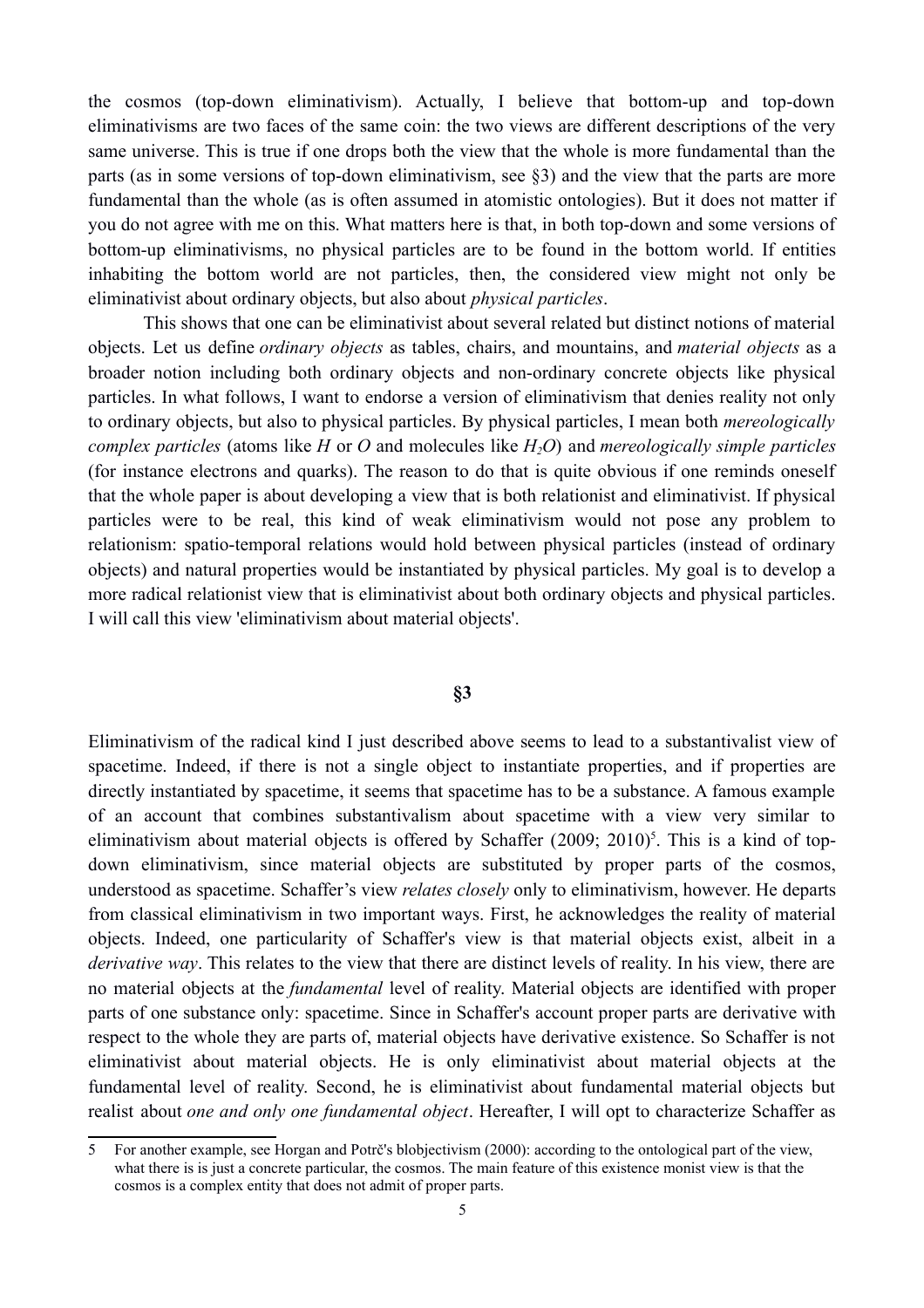an eliminativist at the fundamental level, given that I take a realist to be committed to the reality of a *plurality* of objects. But one could, equivalently, also characterize the view as a kind of realism, if one takes the reality of only one fundamental object to be enough to establish a kind of realism. I favor this terminological choice because I take common sense to construe 'material objects' as amounting to more than one object - but nothing important depends here on this convention<sup>[6](#page-5-0)</sup>. Let us call this position *fundamental eliminativism about material objects*: there is only one fundamental object and all the other objects are only derivately real. Schaffer's broad view, called *priority monism*, can then be construed as the conjunction of:

- 1. a stratified ontology with different levels of reality,
- 2. the priority-of-the-whole view,
- 3. fundamental eliminativism about material object*s*,
- 4. derivative realism about material objects, and
- 5. substantivalism about spacetime.

*Super-substantivalism[7](#page-5-1)* may then be defined as the conjunction of 3. and 5.: fundamentally, material objects are not real, and spacetime is a substance. Spacetime is a super-substance, meaning it is the only fundamental substance.1. and 2. should not be confused. Claiming that the world is layered in distinct levels of reality is one thing, and claiming that there is a priority of one level over the other is another. 2. implies 1., because positing a relation of hierarchy between levels of fundamentality requires first positing levels. But positing levels of reality leaves open the question about the connection between the levels. The priority-of-the-whole view is, therefore, a further claim about the *relation* between the cosmos (spacetime) and its proper parts (spacetime regions). Either it is a real mind-independent ontological relation, or it is not. If it is, as is believed by Schaffer, then one can ask about priority. Is there a metaphysical priority of the whole over its parts? Or on the contrary, are parts more fundamental than the whole? So, there are three competitive views on this matter: an *anti-realism about (de)composition*, a *priority-of-the-parts view*, and Schaffer's *priority-of-the-whole view*. What about 3.? Fundamental eliminativism about objects draws its specificity from 1. and 2.. In a flat ontology, fundamental eliminativism just is eliminativism about material objects since there is no level of reality permitting an ontological reading of the term 'fundamental'.

4. describes a specific kind of super-substantivalism. If Schaffer (2009) argues in favor of *identity super-substantivalism,* he acknowledges that his arguments are compatible with *constitution super-substantivalism* a n d *eliminativist super-substantivalism*. Identity supersubstantivalism is the view that spacetime parts are identical to material objects. Constitution supersubstantivalism is the view that material objects are real, but are not identical to spacetime parts:

<span id="page-5-0"></span><sup>6</sup> -One could argue that the common view that there are many objects is accounted for in Schaffer's view by both the fundamental object *and* the plurality of derivative objects, and that it makes more sense to construe Schaffer's view as realist about material objects. And true enough: it all depends on how heavily we want to weigh derivative existence. But once again, inasmuch as the depicted ontology is clear enough, this terminological problem does not matter too much.

<span id="page-5-1"></span><sup>7</sup> -Schaffer uses the expression 'monistic substantivalism' in this context. I will stick to Sklar's original expression 'super-substantivalism' (Sklar 1974, 214), assuming that the two expressions are synonyms.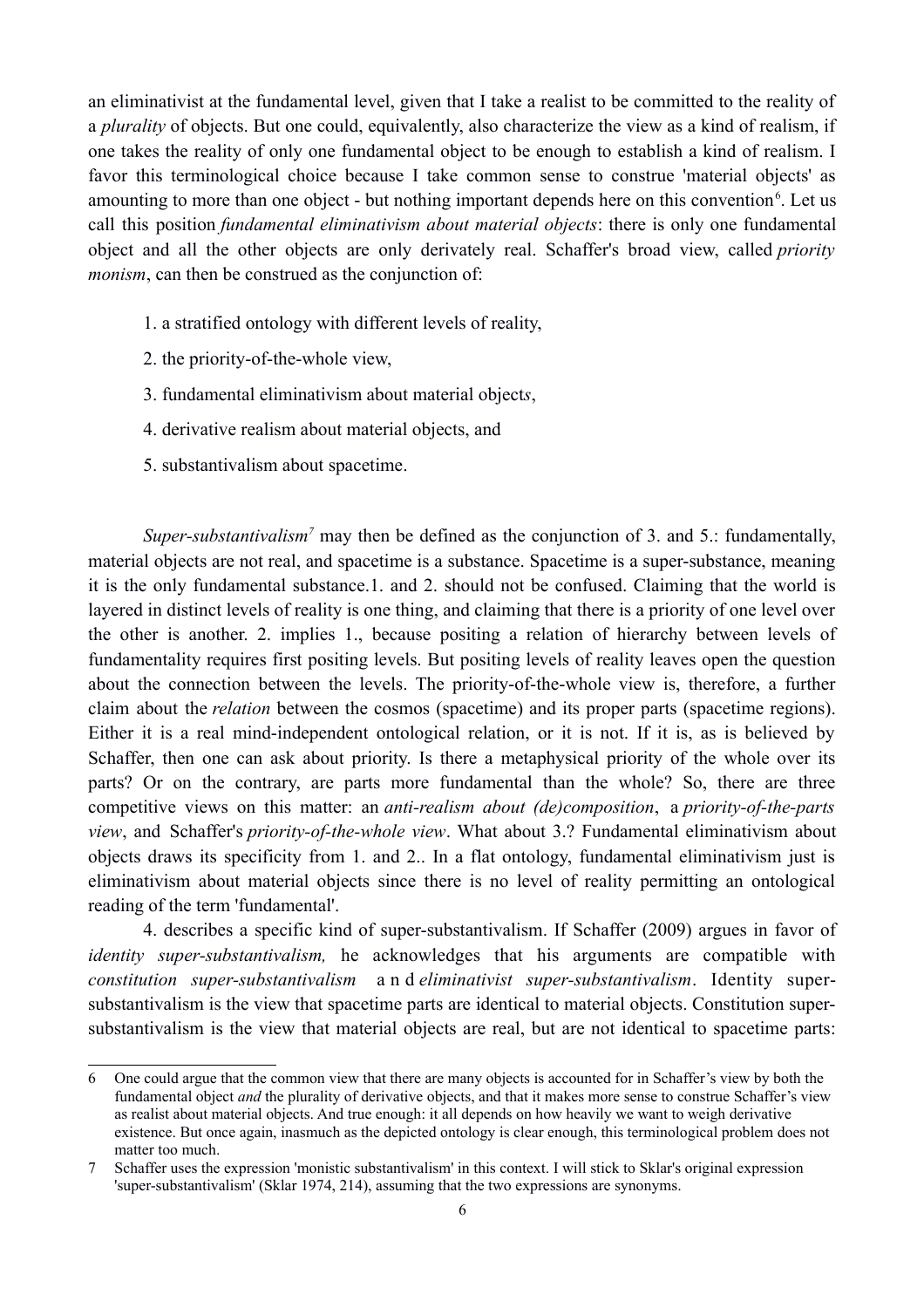material objects hold in a relation of constitution with spacetime parts, assuming that the relation of constitution is not the relation of identity. Eliminativist super-substantivalism is the view that material objects are not real. What there is instead are spacetime parts that are not material objects. As Schaffer explains:

I will defend the identity view, which identifies material objects with spacetime regions. I believe this to be the view of Descartes and the other advocates of monistic substantivalism above. But the monist need not hold the identity view. She might hold the eliminative view, which denies the existence of material objects altogether. I consider this view extremely radical. As I will argue below (§3), spacetime regions can play the main role of material objects, in serving as the pincushions for properties. So I consider the eliminative view to be unwarranted. In any case I will not discuss the eliminative view any further in what follows. The monist might also hold the constitution view, which accepts the existence of material objects and does not identify them with spacetime regions, but rather takes material objects to be constituted by—and in that sense derivative from—spacetime regions. (Schaffer, 2009, 133-134)

It is worth noting that Schaffer does not provide a strong argument against eliminativist super-substantivalism, but instead offers a reason for ignoring the view: eliminativist supersubstantivalist is a radical view, so identity super-substantivalism is preferable. Indeed, because 'spacetime regions can play the main role of material objects, in serving as the pincushions for properties', we should exploit the possibility that spacetime regions offer for endorsing realism. I do not concur with him on this point because, even though I acknowledge that the view is fairly radical, I am receptive to its theoretical virtues. Besides, spacetime regions are usually not conceived of as common sense material objects. Thus, such a *revisionary view* also has its share of counter-intuitivity and it is not obvious, at least to me, why an eliminativist view is supposed to be necessarily more radical than a very revisionary view about material objects. And even if the eliminativist view were slightly more radical than any revisionary view, why exactly should we take this as a reason for favoring the revisionary view over the eliminativist one? Let us assume, then, that eliminativist super-substantivalism deserves as much consideration as identity supersubstantivalism.

Another interesting matter is 5. and the relation between 5. and priority monism. When granted that natural properties are directly instantiated by spacetime, what consequences should we draw about the nature of spacetime? A natural move is to understand spacetime as a substance that bears the properties. To put it differently, eliminativism about material objects seems to imply a substantivalist view about spacetime. Is substantivalism an essential aspect of priority monism? That is, since super-substantivalism is defined as the conjunction of substantivalism and the priority-of the whole view, is super-substantivalism an essential aspect of priority monism? I believe it is not: 5. can be substituted by  $5^*$ .: relationism about spacetime. Relationism about spacetime is compatible with fundamental eliminativism (3.) resulting in a super-relationist view: properties can be instantiated by spacetime, even if spacetime is not a substance. For now, I want to describe super-relationism in more detail. In the next sections, I will show that super-relationism is coherent by discussing two problems for an ontology without natural substance (material or spatiotemporal): the instantiation of properties (§4) and the nature of the relata of spatio-temporal relations (§5). I will then sum up Schaffer's seven arguments in favor of super-substantivalism, showing that they hold in the same way in favor of super-relationism (§6). I will conclude this study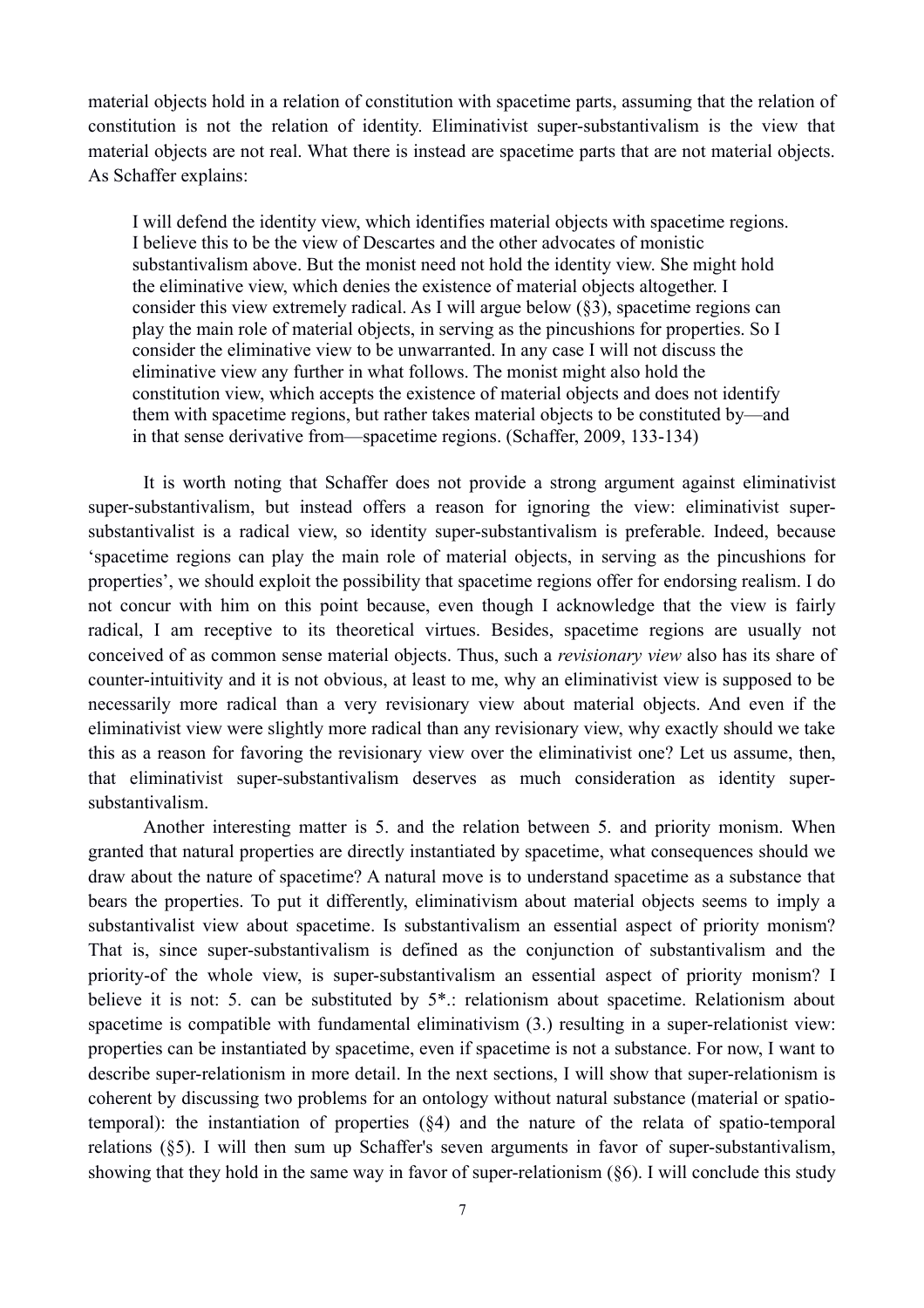by drawing consequences for priority monism (§8).

If spacetime is not a substance, if material objects are not real, how are we to understand the instantiation of properties? Can eliminativist super-relationism make sense of instantiation? At first sight, it seems it cannot. I will proceed in two steps in this section. First, I will briefly present two reasons to take the notion of instantiation by spacetime seriously (further arguments will be provided in §6 when I will examine the extension of Schaffer's arguments in favor of supersubstantivalism to super-relationism). Second, I will argue that instantiation by spacetime does not entail a substantivalist conception of spacetime.

Empirically, physicists posit in *quantum field theory*, through the concept of *field*, properties that are not properties of objects. For instance, an electromagnetic field is a distribution of electromagnetic magnitudes in a space, these magnitudes partially explaining the behavior of charged particles like electrons. These properties are, therefore, not properties of objects since they are distributed across space<sup>[8](#page-7-0)</sup>. But one might be tempted to counter that since properties are properties *of* a field, then a field *is* an object. However, this objection involves an explanatory circularity of the worst kind. A field is *defined* as a distribution of quantitative properties in a space. If a field were what instantiates properties, then it would imply that a distribution of properties in a space instantiates these properties. This is surely a weird way to present things<sup>[9](#page-7-1)</sup>. The correct move here is, on the contrary, to describe *space* as instantiating properties. I will assume therefore that it is common in contemporary physics to posit properties instantiated by spacetime itself. Another way to make instantiation by spacetime a respectable notion is through the *bundle theory*. In metaphysics, the *bundle theory about objects* is the view that material objects are bundles of natural properties. There is no *substratum* under the properties. What there is instead is a bundling relation. Hence, the *unifying device* (Benovsky 2011) that holds the properties together belongs to the category of *relation*, not of substance. If such a view is coherent, then it is coherent to construe objects as lacking a substratum instantiating properties. Properties are tied together by a relation, not instantiated by a substance.

Let us move on to the second step of the presentation. I have emphasized that we have both empirical and a priori reasons to find the notion of instantiation of properties by spacetime deserving of consideration. But it does not show that a *relational spacetime* may instantiate properties. Instantiation by spacetime could be interpreted on the contrary as supporting the claim that *spacetime is a substance*. It may even give more credit to the bundle theory by offering an ersatz theory of material substance through the notion of substantial spacetime. If fields are real entities, then spacetime is a substance. If objects are bundles of properties, then spacetime is a substance. Properties have to be properties of something, this something being a substance. It might be substantial spacetime, substratum or something else, but it has to be *something*. If this something

<span id="page-7-0"></span><sup>8</sup> Within the scope of this paper, I do not want to explore speculative physics like geometrodynamics (the idea that no natural properties are to be found at the fundamental level of reality) or loop quantum gravity (the idea that spacetime is not real at the fundamental level of reality) and will restrict myself to considerations arising from widely accepted physical theories.

<span id="page-7-1"></span><sup>9</sup> -One might be tempted to argue that natural properties are instantiated *because* they are parts of fields. Granted, but it then remains to be explained how the field-made-of-properties is connected to spacetime, and another notion of instantiation is required to fill the gap between fields and spacetime.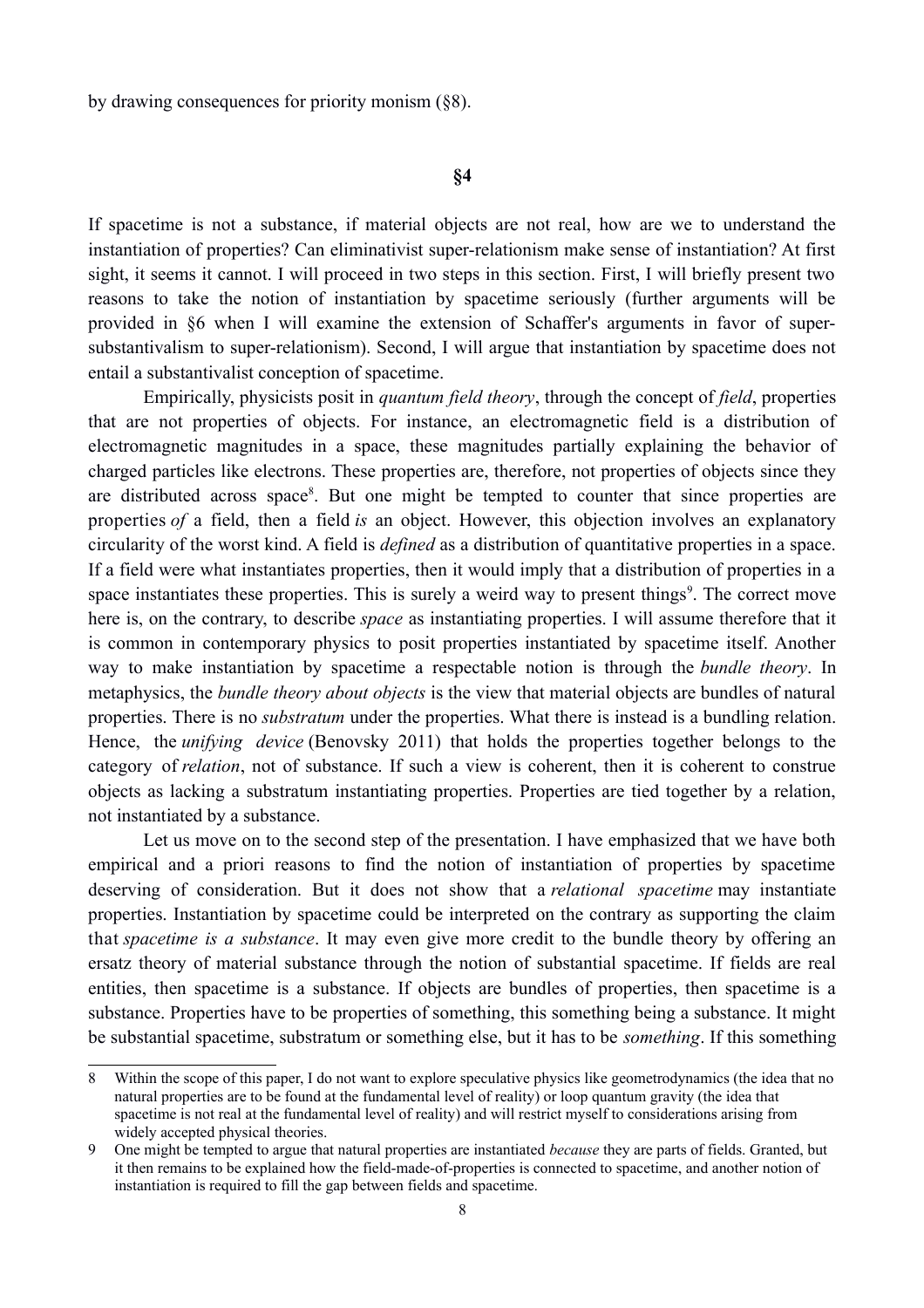is not a substratum or another kind of material substance, then it has to be substantial spacetime. The very coherence of eliminativist super-relationism relies, then, on the plausibility of the notion of instantiation of natural properties by nothing (no substance) in a relational spacetime. This move is quite revisionary since properties are almost always presented as properties of something. Let us call this matter the 'problem of instantiation' for eliminativist super-relationism. It is worthy of attention that physicists do not always seem to see a problem. Strawson, for instance, sums up the situation as follows:

If there is a process, there must be something – an object or substance – in which it goes on. If something happens, there must be something to which it happens, something which is not just the happening itself. This expresses our ordinary understanding of things, but physicists are increasingly content with the view that physical reality is itself a kind of pure process – even if it remains hard to know exactly what this idea amounts to. The view that there is some ultimate stuff to which things happen has increasingly ceded to the idea that the existence of anything worthy of the name 'ultimate stuff ' consists in the existence of fields of energy – consists, in other words, in the existence of a kind of pure process which is not usefully thought of as something which is happening to a thing distinct from it. (Strawson 1997: 427)

I take physicists to be right on this, and I will argue that a good description of what is going on here is that properties are instantiated by spacetime, or exist in spacetime, even though spacetime is *not* a substance. However, I believe there is a genuine problem of instantiation that we have to address: what does it mean that properties are instantiated by nothing in spacetime?

'The problem of instantiation' is a name for the incompatibility of super-relationism with classical views of instantiation. By 'classical views of instantiation' I mean the views that take instantiation to require an *instantiating entity*. Take for instance the supervenience view (Armstrong 1978) and the operator view (Forrest 2006). According to the supervenience view, instantiation supervenes on the existence of properties and particulars. In the operator view, properties are operating on particulars to create state of affairs. These views have in common a definition of instantiation in terms of an instantiating entity (the particular). I propose on the contrary to adopt a *relational view of instantiation* in which there is no instantiating entity. This is the view that for a property to be instantiated is just for it to be *located* in the network of spatio-temporal relations. Or to put it differently, to be instantiated is to *exist* as the relatum of a collection of spatio-temporal relations. To be sure, I am not arguing here for the relational view of instantiation on independent grounds. Remember that the objection against super-relationism is not that it engages a particular view of instantiation, but that it *does not make sense* to construe properties as being instantiated by nothing. I argue here that it *does* make sense. The argument that the relational view of instantiation is not intuitive or grounded in common sense is a very different, weaker objection. Indeed, someone who does not care much about what folks believe about ontology will not feel particularly concerned by a revision of the notion of instantiation.

The relational view of instantiation may be better understood as the view that *there is no instantiation in the classical sense*, though. What there is *instead* is a local existence of natural properties, that is, field values, spins, and similar physical properties. Whether we should interpret this claim as eliminativist or revisionary about instantiation is, to my mind, merely a terminological matter. We can describe eliminativist super-relationism as claiming that properties are not instantiated entities since there is no genuine instantiation. Alternatively, we can describe the view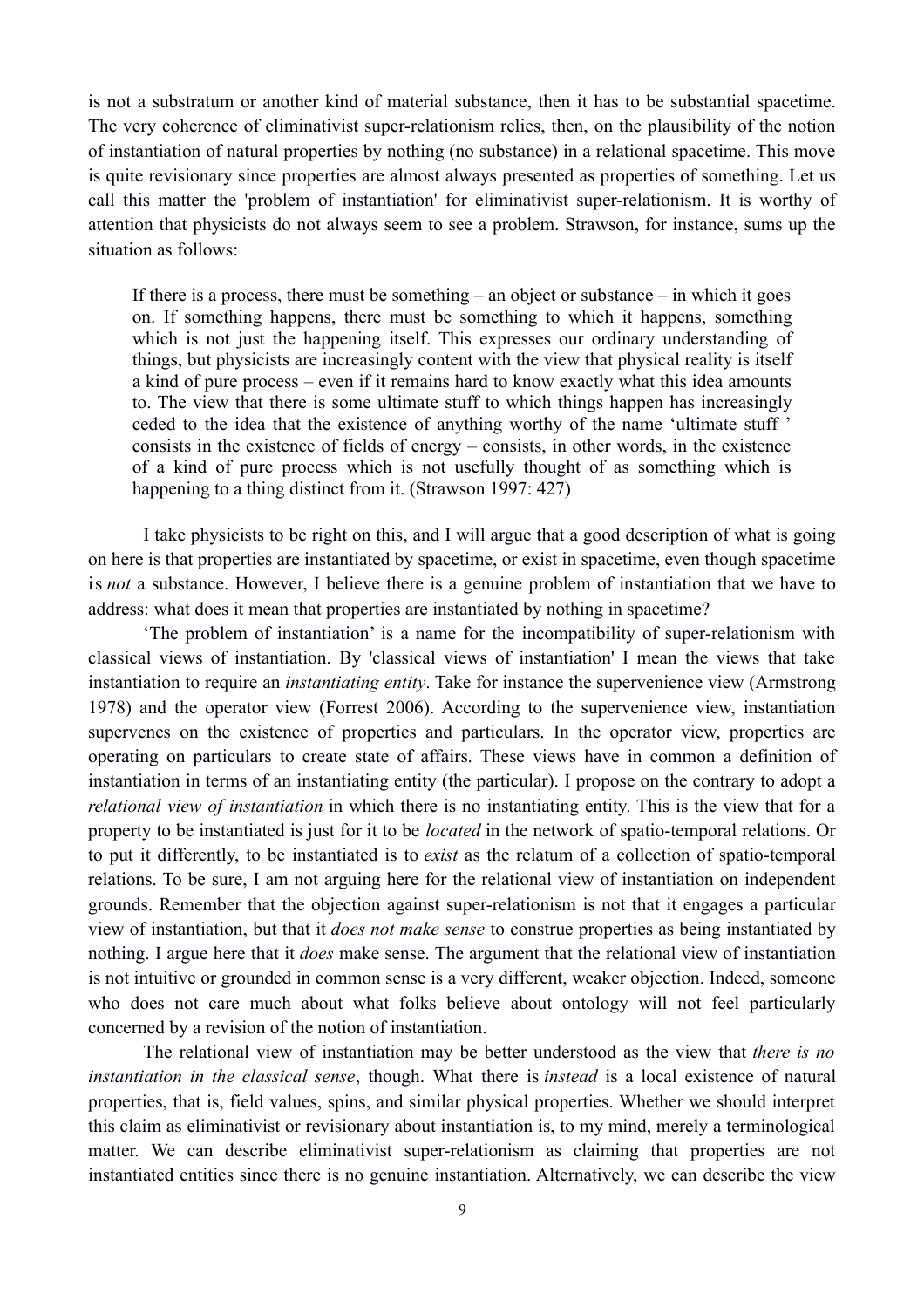as presenting us with a world inhabited by an exotic form of instantiation very different from what we thought it was. But it does not matter much to choose to describe the situation in one way or the other, assuming that we have a clear picture of what is substituted to the classical view of instantiation. The picture is quite clear: reality is a collection of spatio-temporal relations obtaining between concrete values. These values are properties instantiated in the sense that they exist as relata of spatio-temporal relations. Reality is a collection of spatio-temporal relations obtaining between properties *floating in the void*, if one wants to use a metaphor. But this metaphor should not confuse us: this void should not be understood as a substantial spacetime. The void arises from the collections of spatio-temporal relations and natural properties, this is merely the *configuration* of spatio-temporal relations and natural properties that constitutes the parts of spacetime that we categorize as being empty.

As I wrote above, I take the relational theory of instantiation and the view that spatiotemporal relations hold between natural properties to be *two faces of the same coin*. So a possible difficulty for the view is that it implies a kind of circularity<sup>[10](#page-9-0)</sup>. By its relationist essence, superrelationism implies that spatio-temporality is understood in terms of relations between natural property instances: spacetime is a collection of spatio-temporal relations between *natural property instances*. Hence, a relation is spatio-temporal *in virtue of* being connected to natural properties instances. On the other hand, according to the relational theory of instantiation, a natural property is instantiated by being located in the network of *spatio-temporal relations*. A natural property is instantiated *in virtue of* being connected to spatio-temporal relations. So spatio-temporality depends ontologically on the existence of natural property instances, while instantiated properties depend ontologically on the existence of spatio-temporal relations. The view carries therefore implicit definitions involving a kind of circularity. One could therefore infer that, since circularity is bad, the view should be rejected. I agree that there is a kind of circularity here, but it is not necessarily problematic. This view implies *metaphysical coherentism*, the view that there are 'grounding loops' (Bliss, 2014): for instance, *x*'s existence depends on *y*'s existence and *y*'s existence depends on *x*'s existence, *x* and *y* being two distinct entities. Here, naturalness (natural properties) grounds spatiotemporality (spatio-temporal relations), and spatio-temporality grounds naturalness. Regarding this matter, then, there is no *fundamentalia*, that is, an independent entity that is not grounded by something else. Actually, I take this consequence to be a good thing, since super-relationism is a nosubstance ontology and, as I wrote above, independent existence is generally construed as a defining feature of substance. We therefore end up with an ontology of natural properties and spatio-temporal relations, each category ontologically depending on the other one, none of them being substances.

The relational view of instantiation is, therefore, at least coherent. At worst, the view suggests that there is no instantiation of properties, strictly speaking, but it is not contradictory to posit an ontology of fields values and spatio-temporal relations holding between them. So let us assume that the view is coherent. But why should we believe this view to be true? I will be brief

<span id="page-9-0"></span><sup>10</sup> Ewant to thank Akiko Frischhut and Jonathan Schaffer for raising this issue. It is worth noting that ontological interdependence is not only an issue for super-relationism (if it is an issue at all), since both the bundle view and the substratum view also have to posit ontological dependence between properties and the unifying device that joins them together. A bundling relation is generally construed as ontologically depending (in order to be instantiated) on the existence of the properties it ties together. And the very existence of these properties depends ontologically on the existence of the bundling relation. Similarly, substrates and properties instantiated by it are generally construed as being ontologically interdependent: there is no bare substrate (it does not make sense to conceive of a substrate that does not have any property), and properties of the substrate depend ontologically on the existence of the substrate.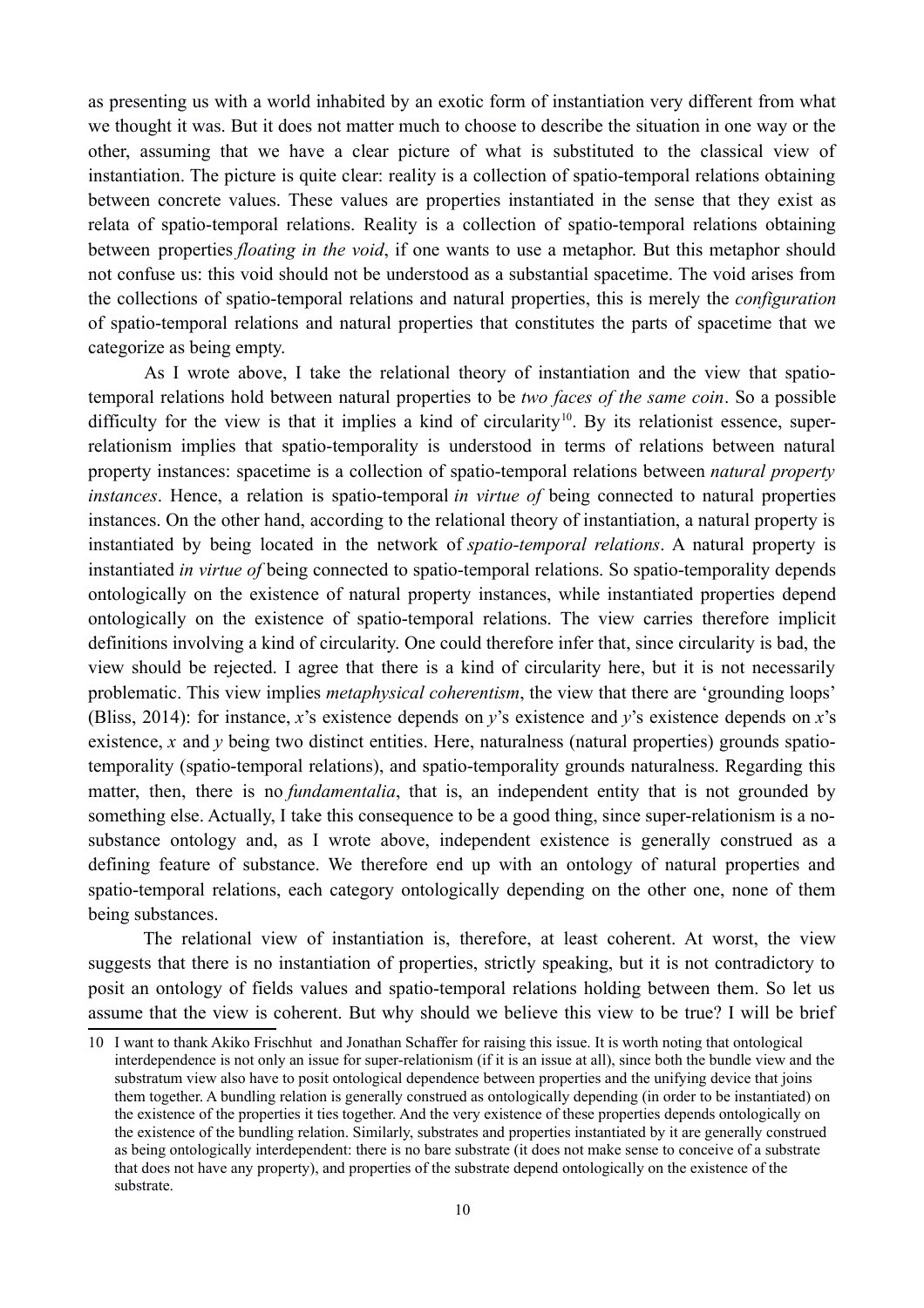here: the relational view of instantiation is parsimonious in denying reality to a *sui generis* mindindependent relation of instantiation holding between objects and their properties. And parsimony just is the main reason to find eliminativist super-relationism attractive, as we will see in section §6: in this framework, there is no object and no relation of instantiation. In an ontology in which there is no substance at all (material or spatio-temporal), is it really surprising to end up with an ontology in which there is no instantiation in the classical sense?

#### **§5**

Another possible problem for eliminativist super-relationism is the nature of the relata of spatiotemporal relations. Usually, relationism about spacetime construes spatio-temporal relations as obtaining between material objects or events. In eliminativist super-relationism, neither ordinary objects nor physical particles are real: material objects are, therefore, not an option for serving as relata for spatio-temporal relations. Should we then endorse the view that spatio-temporal relations obtain between *events*? I believe we should not because the very notion of an event is not *analytically simple*. An event can be defined as the instantiation of a property by a substance at a time *t* and at a location  $\langle x, y, z \rangle$ . I find hard to believe then, that event could be a *primitive ontological category* when it is not an analytically primitive notion. When we say that spatiotemporal relations hold between events, we have to specify between which part of the complex category of event the relations obtain between. Since an event is made of a *material object*, a s*patio-temporal location* and a *property* we have three options. In the framework of eliminativist super-relationism, once again, the category of material object is not an option. What about spatiotemporal locations? Could we endorse the view that spatio-temporal relations hold between spatiotemporal locations (that can define as couples  $\langle x, y, z \rangle$ ,  $\langle t \rangle$ )? Spacetime regions are either infinitely divisible into smaller and smaller spacetime regions or made of points. In the last case, then spacetime relations primarily hold between points, and only derivately between spacetime regions (because regions are just collections of points, here the distinction between primary and derivately corresponds merely to a difference of scale, not of ontological fundamentality). On the contrary, if spacetime is gunky (any spacetime time region divides infinitely into smaller and smaller proper parts), then spacetime relations may obtain between spacetime regions.

I am concerned with a super-relationist view, though: assimilating reality to points and/or spacetime regions is already taking a step towards substantivalism. If spacetime is made of spatiotemporal relations between spacetime points, then points are real and exist independently of material entities (objects or properties). Independent existence is a criterion of substantiality, though. This view should be classified as a kind of substantivalism, not relationism. In the same way, if spacetime is made of spatio-temporal relations between spacetime regions all the way down, then it is hard to see why these spacetime regions could not exist without the material objects existing within them and would not qualify as substantial spacetime. This reasoning shows that any proper relationist view of spacetime needs to posit relata that do not belong to the category of spacetime. If relations hold between spacetime regions or points, the resultant view is that spacetime is independent from the existence of natural properties.

The only viable eliminativist super-relationist option is therefore to construe spatio-temporal relata as natural properties. *Eliminativist super-relationists should claim that spatio-temporal relations hold between natural properties*. The view is eliminativist since there is no material object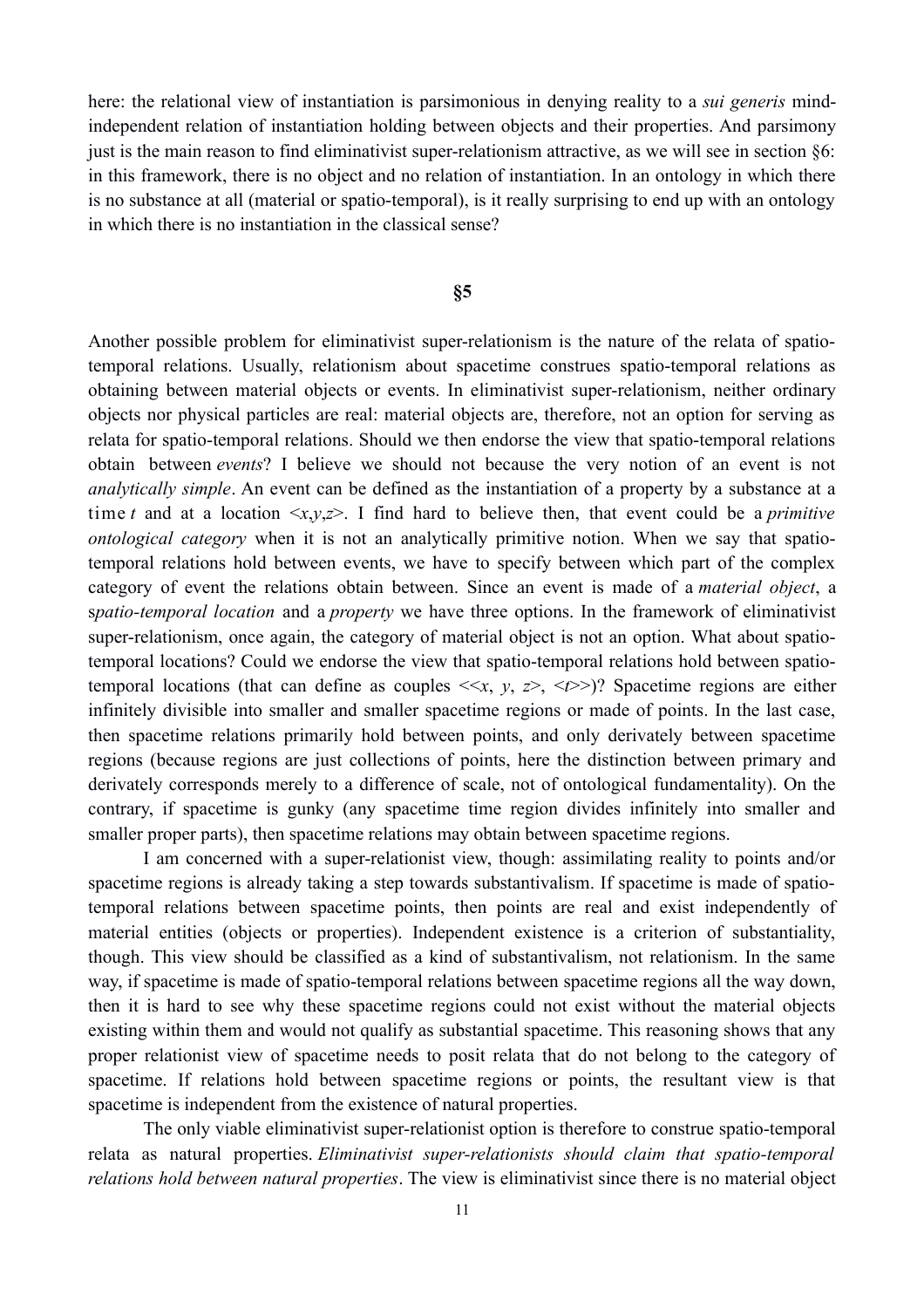and no independent spacetime points or regions. It describes a world made of natural properties and spatio-temporal relations holding between them.

One may ask about the connection between spatio-temporal relations and natural properties. Does it make sense to claim that relations are holding between properties instead of substances? I do not see why it could not be so. It is quite common to posit *second-order relations* between firstorder properties. For instance, take Armstrong's view (1978) that laws of nature are identical to relations of necessitation (second-order relation) between universals (first-order properties). Besides, there is no reason why connecting a property to a relation (another way to describe a property acting as the relata of a relation) should be more difficult than connecting it to a substrate. The *problem of connection* is a more general problem and is known as *Bradley's regress* (Bradley 1893; for discussion, see Maurin 2012). If the connection between a property and a substrate is described as a *brute fact*, then I fail to see why the connection between a property and a relation could not also be construed as a brute fact. If, alternatively, one seeks refuge in a *theory x* (an object is connected to a property because  $x$ ), I again fail to see why the same could not hold for properties and relations (a relation is connected to a property because *x*). Any general account about the problem of connection covers both particular problems.

The problem of instantiation and the problem of relation's solutions are two faces of the same coin: natural properties are the relata of spatio-temporal relations, and this *is* the instantiation of properties. Eliminativist super-relationism is therefore both a coherent and parsimonious view of the natural world.

## **§6**

Let us now examine Schaffer's seven arguments in favor of super-substantivalism. These are designed to support *identity super-substantivalism* against classical dualism (the standard view that material substances and spatio-temporal substances are real but distinct). Schaffer's arguments are not directed against other kinds of super-substantivalism (eliminativist and constitution supersubstantivalism) or against super-relationism about spacetime. Schaffer does not say anything about this last position. So, to be crystal clear, I am in no way arguing against Schaffer in this section. Rather, I am extending the scope of his arguments in order to show that they support both supersubstantivalism and super-relationism. Since his arguments are put forward with identity supersubstantivalism in mind, I will show how they support both identity super-substantivalism and eliminativist super-substantivalism. I will then show that each argument also supports eliminativist (and identity) super-relationism. I hope that at the close I will have convinced you that eliminativist super-relationism, by inheriting of the advantages of super-substantivalism, relationism, and eliminativism, is a powerful and elegant view. I will conclude the article (§7) with a brief remark on the connection between super-relationism and Schaffer's priority monism.

The first argument that Schaffer offers in favor of super-substantivalism is an *argument from parsimony* (2009, 137). It relies on the idea that we should prefer the ontology that posits as few *types of entities* as possible. More precisely, Schaffer's construes these types of entities as kinds of *substances*: if two accounts can explain the same things, we should favor the one that posits the fewer substance types. By substance 'types', Schaffer means *spacetime substance* and *material substances*. If spacetime regions can do the explanatory work that material substances are typically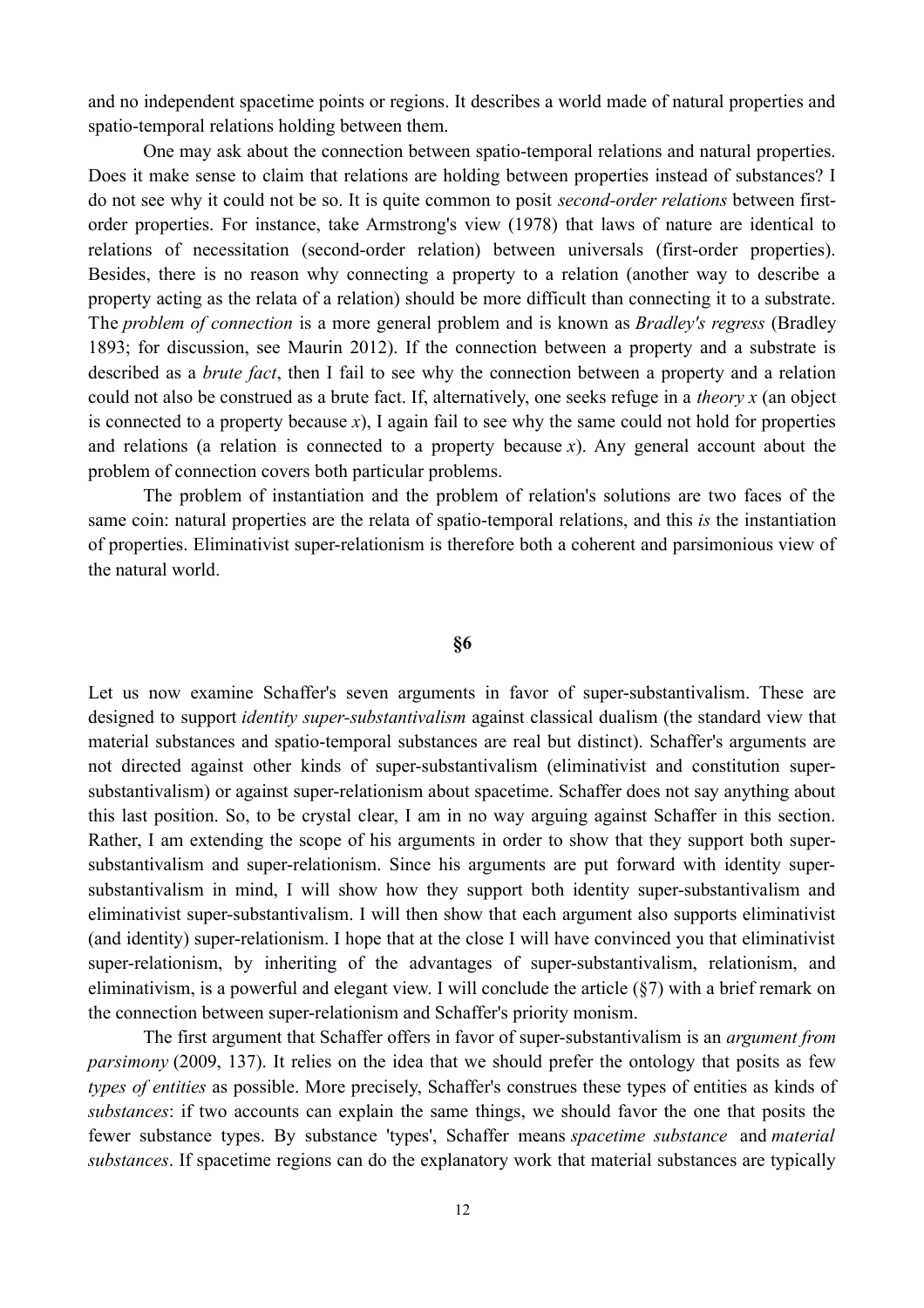invoked for, then there is no need to posit material substances. Material substances and spacetime regions do the same explanatory work since both types of entities are construed as instantiating properties. As Schaffer writes:

Material objects are supposed to provide the pincushions for the properties.  $($ ...) Substantival spacetime regions bear properties. So they do what objects should do. Thus there is no need for a second sort of substance to do what has already been done. Spacetime is pincushion enough to support a propertied world. It is as if the dualist has not just pins (properties) and pincushions (material objects), but also a sewing table (the spacetime manifold) on which the pincushions sit. But once one has the sewing table, the pincushions seem superfluous. Why not push the pins directly into the table? (2009, 137-138)

So once we get a substantivalist spacetime able to directly instantiate properties, without intermediary material objects, there is no further explanatory work to be done by material substances. This argument relies on the fact that properties are directly instantiated by spacetime understood as a substance. This argument does not engage with a substantivalist conception of spacetime and its regions *per se*, though. In fact, there is no bar to construe both spacetime and material objects as being *not* substances. All that matters for the parsimony argument to get off the ground is that two kinds of entities (material objects and spacetime parts) should not be construed as distinct entities if they belong to the *same ontological kind* (here substance). The main point here is belonging to a very *same ontological kind*, not belonging to the particular substance kind. This ontological kind can be construed as substance, but this move is in no way mandatory. Identity super-relationism, for instance, construes both spacetime (and its parts) and material objects (and their parts) as relational. Spacetime is a collection of spatio-temporal relations, and material objects are identical to spacetime parts. Since spacetime is a collection of spatio-temporal relations, spacetime regions are proper parts of the maximal collection of spatio-temporal relations, that is, collections of spatio-temporal relations. It follows that material objects also are collections of spatio-temporal relations. Here, it is easy to see that both spacetime regions and material objects are of the same ontological kind since *both of them* are collections of relations. We can therefore conclude that there is no need to posit that material objects exist in a distinct way: they just are collections of spacetime relations. To be more accurate, material objects are collections of spatiotemporal relations and *natural properties*. Since material relations between natural properties are identical to spatio-temporal relations between natural properties, we end up with a parsimonious ontology as in Schaffer's original argument. Now, since the argument does not only support identity super-substantivalism, but also eliminativist super-substantivalism, we can claim parsimony by claiming that there are no material objects, and that what there is instead are spacetime regions understood as collections of spatio-temporal relations. In a nutshell, in the same way that Schaffer's parsimony argument supports both *identity and eliminativist super-substantivalism*, it also supports both *identity and eliminativist super-relationism*. Instead of being identified with substantial spacetime regions or of being eliminated in favor of *substantial spacetime regions*, material objects can be identified with, or be eliminated in favor of *relational spacetime regions*: the gain of parsimony is exactly the same, independent of a relationist or a substantivalist reading of spacetime  $regions<sup>11</sup>$  $regions<sup>11</sup>$  $regions<sup>11</sup>$ .

<span id="page-12-0"></span><sup>11</sup> There is even a gain of parsimony if one believes that substantial regions are not required if spatio-temporal relations are already posited.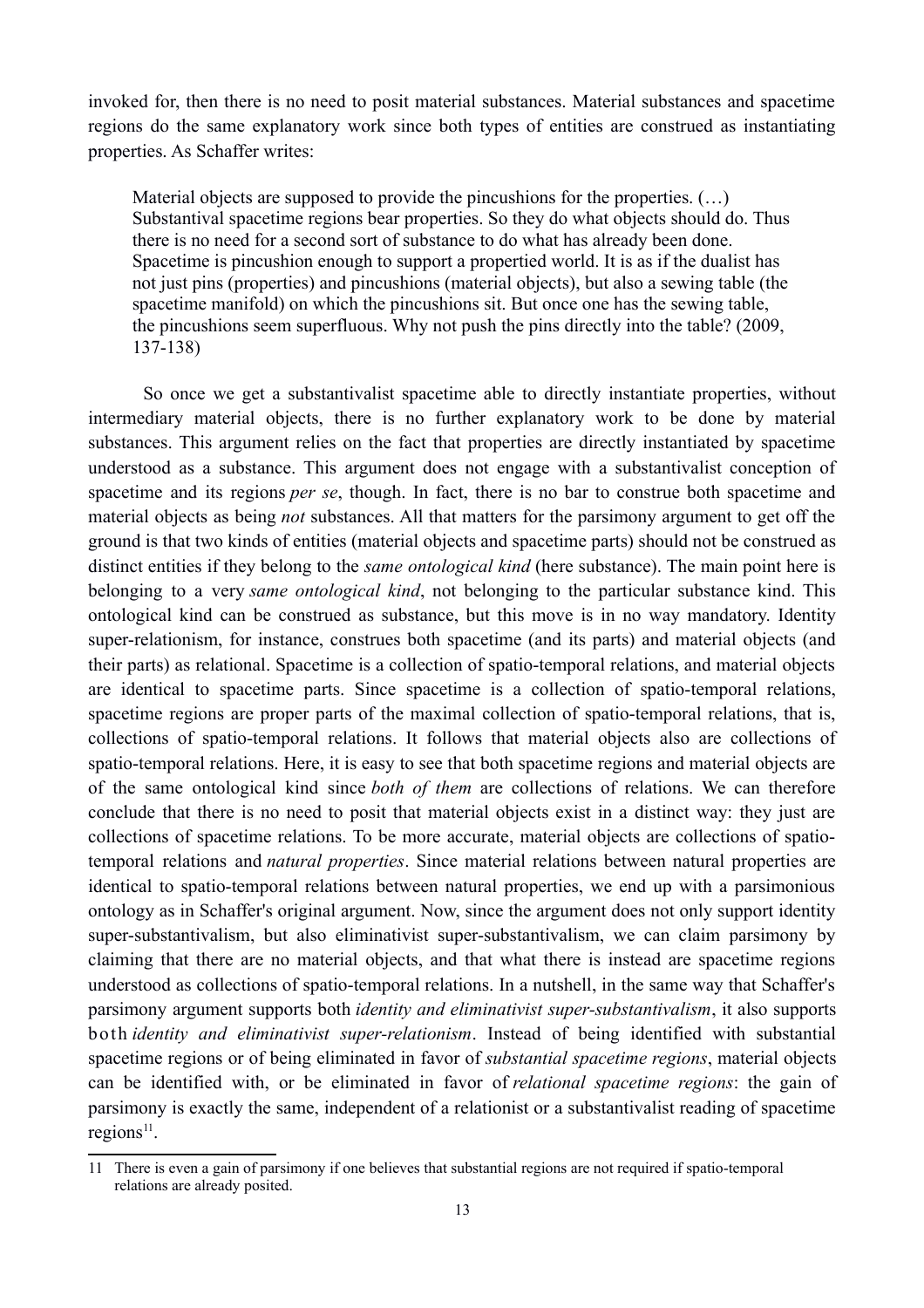The second argument is the *argument from mereological harmony* (2009, 138). It begins by giving thought to the mereological parallel between material objects and spacetime regions. Both material objects and spacetime regions have dimensions and proper parts. And, material proper parts of material objects always occupy spatio-temporal proper parts of spacetime regions. This kind of geometrical redundancy might be understood as a *brute fact*. But it is always good to avoid positing brute facts wherever possible. Super-substantivalism makes this move possible. If material objects are just identical to spacetime regions, then we have an informative explanation of mereological harmony: the mereological features of spacetime regions and material objects are identical for the very reason that spacetime regions and material objects themselves are identical. Alternatively, and utilizing the eliminativist version of super-substantivalism, there is mereological harmony because material objects are eliminated in favor of spacetime regions. But here again, there is no need to construe spacetime regions as substantial. Spacetime regions can perfectly well be construed as collections of spatio-temporal relations. The explanation of mereological harmony will be the same: material objects are just identical to collections of spatio-temporal relations (identity super-relationism) or are eliminated in favor of collections of spatio-temporal relations (eliminativist super-relationism).

The third argument is the *monopolization argument* (2009, 140-141). It starts from the principle that each material object occupies *only one* spacetime region. Again, this could be understood as an inexplicable brute fact. But identity super-substantivalism provides an explanation of this fact: a material object occupies only one region because it is identical to the region. Equivalently, eliminativist super-substantivalism explains monopolization in the following way: there are no material objects, and what we misconstrue as material objects just are spacetime regions. The fourth argument works in a similar way. According to the *materialization argument* (2009, 141), a material object cannot exist without occupying one spacetime region. The obvious reason for this fact, according to the identity super-substantivalist, is again that a material object is *nothing other* than a spacetime region. Symmetrically, according to the eliminativist supersubstantivalist the explanation is that we misconstrue spacetime regions as material objects: we cannot therefore conceive of a material object that would not be located somewhere in spacetime. Now, both the monopolization and the materialization arguments remain neutral on the exact nature of a spacetime region. Whether a spacetime region is substantial or is a collection of spatiotemporal relations does not change anything to the explanation about the connection between spacetime regions and material objects: the two arguments, therefore, also support identity and eliminativist super-relationisms.

The *argument from exhaustion* comes fifth (2009, 141-142). The idea is that a material object occupies *at most* one spacetime region. As Schaffer writes: 'multiple location is the prerogative of universals–material objects like tables do not enjoy such liberties'[12](#page-13-0). The dualist has no explanation of this fact since it should be possible for a material object to be connected to various spacetime regions with a relation of occupation. Again, this fact can be explained if we posit that the relation of occupation just is a relation of identity: material objects are identical to spacetime regions. Or in the eliminativist version, material objects are not real and exhaustion follows from our false assumption that material objects are real. What there is instead are spacetime regions instantiating properties. The story is the same here: exhaustion does not say anything about the nature of spacetime and its parts. If material objects are identical to collections of spatio-

<span id="page-13-0"></span><sup>12</sup> Meaning here 'spatial location': in most of realist accounts of material objects, these have multiple *temporal* locations.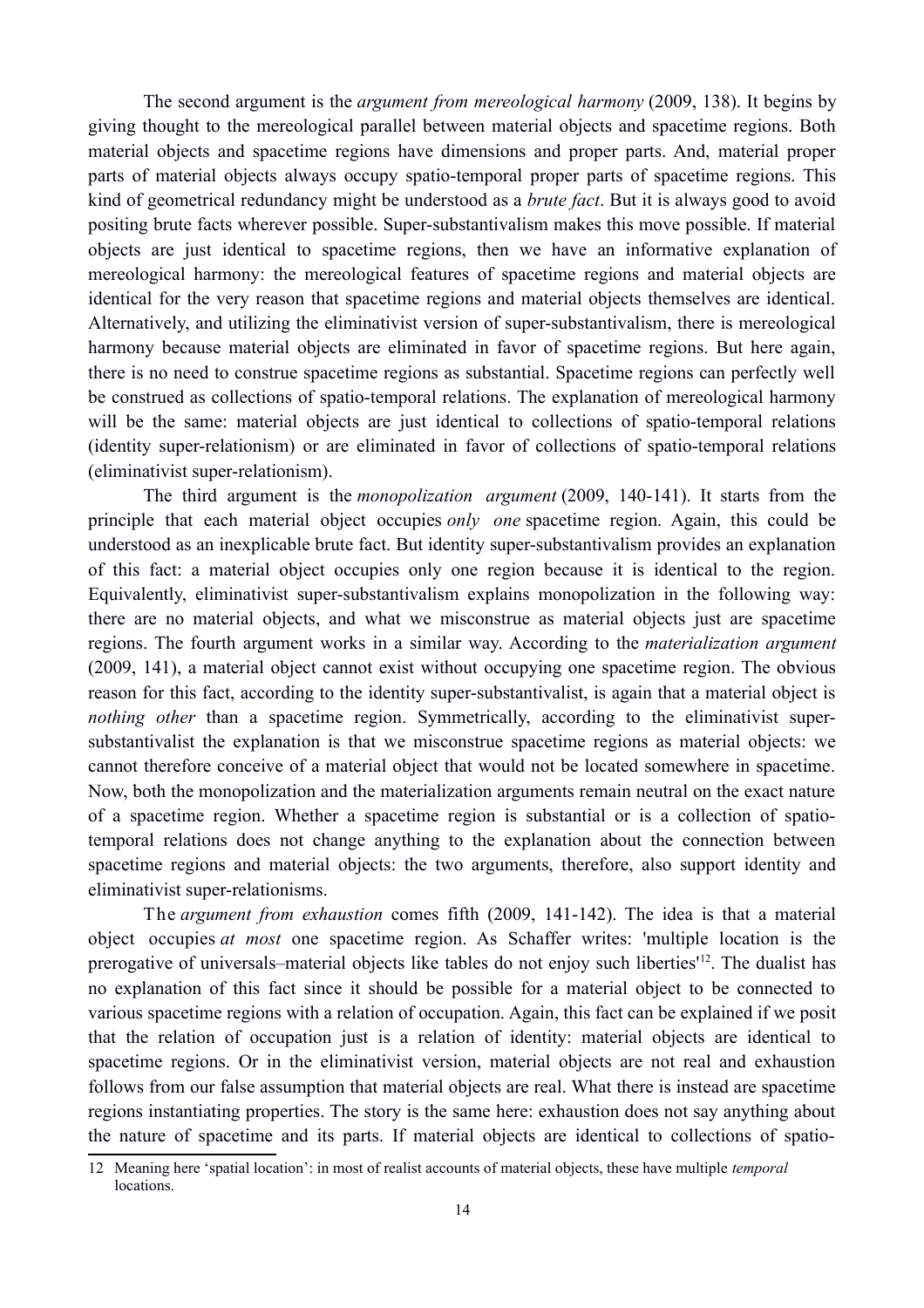temporal relations, or are eliminated in favor of collections of spatio-temporal relations, we have a straightforward explanation of exhaustion.

The last two arguments are empirical: they show that both quantum field theory and general relativity suggest that natural properties are directly instantiated by spacetime. I have already presented a similar argument from quantum field theory in §4, so allow me to quote Schaffer on general relativity:

General Relativistic models are triples <*M*, *g*, *T*> where *M* is a four-dimensional continuously differentiable point manifold, *g* is a metric-field tensor, and *T* is a stressenergy tensor (with both *g* and *T* defined at every point of *M*, and with *g* and *T* coupled by Einstein's field equations). *There are no material occupants* in <*M*, *g*, *T*> triples. That is, the distribution of matter in General Relativity is not given via a list of material objects in occupation relations to regions. Rather the distribution is given by the stressenergy tensor, which is a field, and thus naturally interpreted as a property of the spacetime. As Einstein notes: '[Lorentz's] discovery may be expressed as follows: physical space and the ether are only different terms for the same thing; fields are physical states of space' (1934, 274). (2009, 142)

Claiming that ether has not been eliminated in favor of spacetime, but is identical to spacetime is nothing other than the attribution of substantiality to spacetime. But once again, there is no bar to a relationist interpretation here. That we live in a world of fields does not point towards a substantivalist view of spacetime. The fields can be understood as a collection of magnitudes entertaining spatio-temporal relations. In §4 I have shown that instantiation of properties by spacetime does not analytically entail that spacetime is a substance.

I therefore conclude that all of the arguments exposed in favor of identity supersubstantivalism also support eliminativist super-relationism. The moral to be drawn here is that there are not only three important positions to be considered when crossing the two debates about spacetime and material objects. Four candidates are in the run: relationism, substantivalism, supersubstantivalism and super-relationism. I hope to have shown that since it inherits some of the advantages of both relationism and eliminativism about material objects, eliminativist superrelationism is an interesting and elegant view that deserves careful consideration.

## **§7**

In this section, I want to examine three consequences of the view for general metaphysical matters: first, for the ontology of properties (tropes or universals); second, for possible similarities of the view with the classical bundling view; and, finally, for a possible inconsistency of the view as regards the definition of possible worlds. To begin with, let us address the question of whether properties should be construed as tropes or universals, or whether super-relationism may remain neutral on this matter. Entities are, usually, *individuated* by either *substrates* or *bundling relations*. So, in a no-substrate ontology, individuation cannot be assumed by substrates and, in a no-object ontology, it cannot be assumed by bundling relations, either. Since super-relationism, in its eliminativist version, is both a no-object and a no-substrate ontology, the individuation function has to be filled by entities belonging to other categories: properties or spatio-temporal relations. To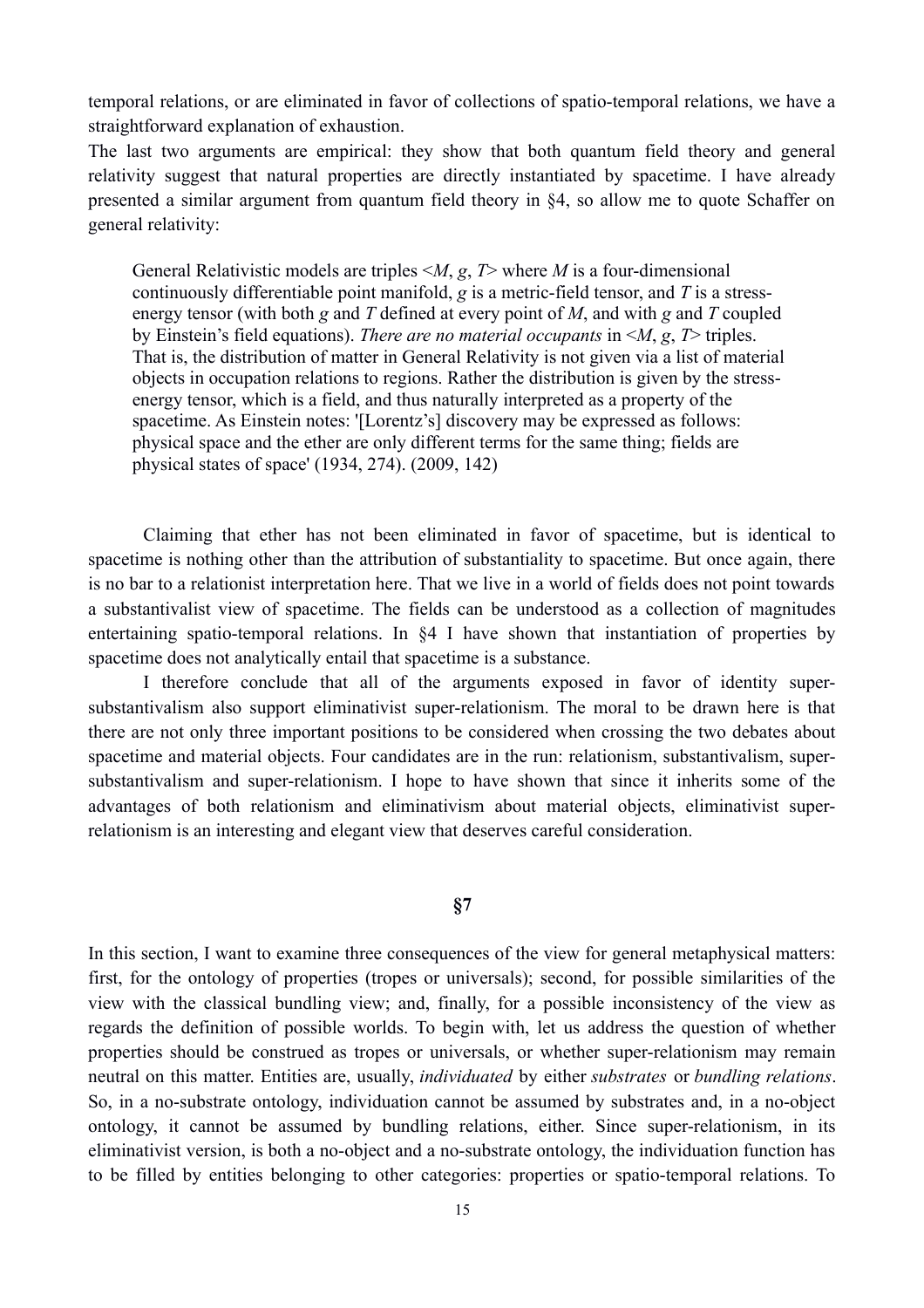distinguish between two collections of qualitatively identical properties and relations, one of the two categories has to bear the function of individuation. It means that, in terms of a foundation for individuation, either properties or relations have to be construed as *tropes*. In the first case, the *trope view of properties*, *properties* individuate collections of properties and relations. In the second case, the *trope view of spatio-temporal relations*, *spatio-temporal relations* individuate collections of properties and relations<sup>[13](#page-15-0)</sup>.

In order to understand this point more clearly, let us consider the following objection. If super-relationism is true, then, how are we to understand situations in which the same F-ness property is connected to itself by one or more instances of the same spatio-temporal relation? Let us take the example of an equilateral triangle made of three instances of the relation 1 unit apart  $(r_1, r_2, r_3)$  $r_3$ ) and three instances ( $f_1$ ,  $f_2$  and  $f_3$ ) of the F-ness property (at the three vertices)<sup>[14](#page-15-1)</sup>. How are we to individuate the three states of affairs, if each of them connects the very same property to itself with the very same relation? In the case of the *trope view of properties*,  $f_1$ ,  $f_2$  and  $f_3$  are three *distinct properties* enjoying a relation of exact resemblance while  $r_1$ ,  $r_2$  and  $r_3$  are three names for just one relation R. We thus obtain the three following *distinct* states of affairs:  $f_1Rf_2$ ,  $f_1Rf_3$  and  $f_2Rf_3$ . In the case of the *trope view of relations*,  $f_1$ ,  $f_2$  and  $f_3$  are three names for one and only one property F. But r1, r2 and r3 are three *distinct* relations 1 unit apart, holding in a relation of exact resemblance. We thus obtain: Fr1F, Fr2F and Fr3F, three *distinct* states of affairs. We can see that super-relationism should therefore individuate collections of properties and relations by endorsing either a trope view about properties or a trope view about spatio-temporal relations (or both).

Now, this objection could be pursued further by asking how we are to distinguish the triangle case from a tetrahedron case (in which four instances of the same property are connected by four instances of the relation 1 unit apart), granted that relations and properties are supposed to be the same in the two cases. In each case, each instance of the F-ness property is connected to itself by two instances of the relation R: how are we to distinguish the two cases? Once again, the function of individuation is assumed by assigning particularity to at least one of the two categories: either natural properties or spatio-temporal relations are tropes (or both). If properties are tropes, then the properties at the corners of the regular tetrahedron and at the vertices of the triangle are not the same. They may seem perfectly identical, but, in fact, these properties are *numerically distinct entities* holding in a relation of exact resemblance. This numerical distinctness ensures the distinction between the triangle case and the tetrahedron case. Alternatively, if spatio-temporal relations are tropes, then the relations ensure by themselves the numerical distinctness of the two situations: the relations are numerically distinct, even though qualitatively indistinguishable. Once again, the two cases show that super-relationists need to locate particularity inside one of the two primitive ontological categories.

Let us now turn to the second point: how is super-relationism supposed to differ from the bundle theory? Super-relationists may endorse two versions of eliminativism about material objects: either *nihilism about composition*, the view that the world is only made of simples, mereological composites being unreal, and *un-restrictivism/universalism about composition*, the view that the world includes composite mereological sums<sup>[15](#page-15-2)</sup>. In a way, the distinction between universalism and

<span id="page-15-0"></span><sup>13</sup> I mean here the view that spatio-temporal relations are individuals that have, each, only one instance.

<span id="page-15-1"></span><sup>14</sup> F want to thank an anonymous referee for raising this issue.

<span id="page-15-2"></span><sup>15</sup> One may equivalently formulate this point along a top-down approach: according to the nihilist about decomposition, decomposition, as a mind-independent relation, that would give rise to proper parts, never obtains. According to the universalist about decomposition, decomposition always obtain, giving rise to proper parts which are not material objects.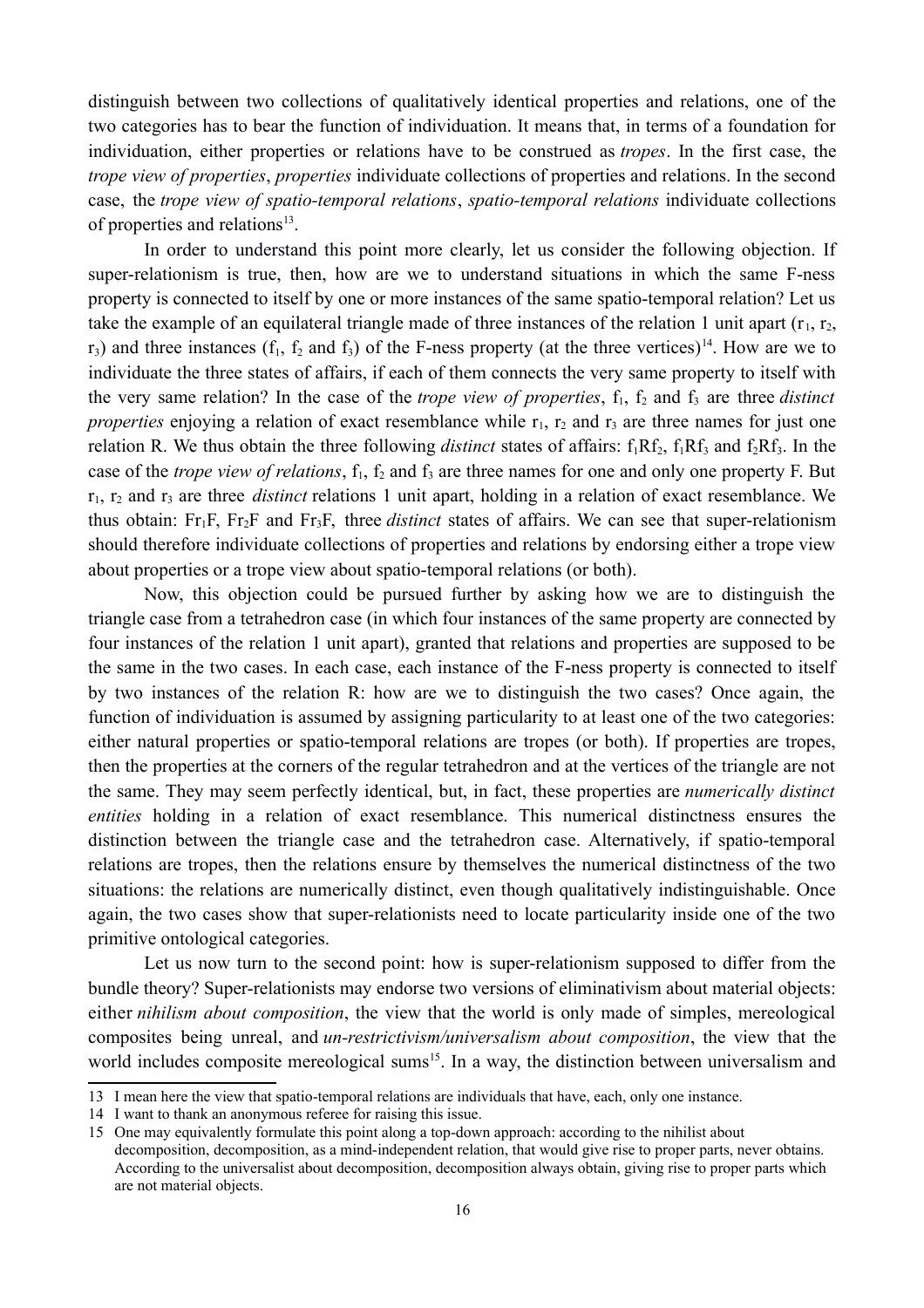nihilism relies on the interpretation of the notion of sum/collection/set/class: is this notion of plurality implying the existence of *collective classes* or only the existence of *distributional classes*? The universalist answers that collective classes are real, the nihilist that there are only distributional classes.

 Either way, the resulting super-relationist view differs strongly from the classical bundle theory. Under the nihilist assumption, the situation is pretty clear: there are *no* composite objects, and then there is *no room for bundles* of properties. Under the universalist assumption, by contrast, composite objects are real because of universal composition, even though these objects/mereological sums are not identified with material objects (for instance because material objects should not include *monstrous objects* like the one resulting from the composition of the Eiffel Tower and the top of my nose). But one may be tempted, then, to ask where the difference really lies and argue that one must *identify* the mereological composition relation with the bundling relation. One could go on by claiming that super-relationism (in conjunction with universalism about composition) is just a particular kind of bundle theory: material objects are real since these are mereological sums of properties. However, against that, it is important to see that the bundling relation is generally construed as a *selective relation* (it does not allow for everything to be tied together blindly). For instance, L.A. Paul's mereological bundle theory (2002) relies on a *restrictive* relation of composition: composition sometimes occurs, sometimes not. Endorsing the reality of a universal composition relation is not enough, therefore, to cash out a bundling relation. Or, to put it slightly differently, the conjunction of super-relationism and universalism about composition may be construed as a new and particular kind of bundle view, one that is far *too liberal* to be equated with the classical bundle view.

Finally, one may object that super-relationism is forsaking the means for drawing a helpful distinction between merely possible worlds and the actual one. Indeed, one may construe a possible world as a recombination of the ingredients that make up the actual word. A possible world would therefore be a collection of properties which are related in a different way to how they are in the actual world. Here is a difficulty, however, for such a definition: it seems that the super-relationist cannot then claim that the actual world is just the world in which properties are instantiated since, for her, instantiation is just connection to spatio-temporal relations and the objector may argue that merely possible worlds are also made of spatio-temporal relations connected to natural properties. There are two ways to address this issue, depending on whether one is *realist* or *anti-realist* about abstract entities (abstract properties and abstract relations). If one is anti-realist about abstract entities, the question admits of an easy answer: a property is actual if and only if it exists (remember that a property exists if and only if it acts as the *relata* of at least one spatio-temporal relation). Similarly, a spatio-temporal relation is actual if and only if it exists. If one is realist about abstract entities, a further condition is required. A property is actual if and only if it exists *concretely*. We then need a criterion to distinguish between abstract and concrete existence. Happily, superrelationism has a natural criterion: a property exists concretely if and only if it is connected to *concrete spatio-temporal relations* (by contrast with abstract relations) and a spatio-temporal relation exists concretely if it is connected to *concrete natural properties*. Concreteness is a primitive aspect of the ingredients of the actual world, and concrete entities are primitively concrete. To put it differently, an individual is actual if and only if it is connected to the actual world. Here again, the obvious circularity is not necessarily problematic and must lead us to adopt a form of metaphysical coherentism, not only about the existence of natural entities, but also about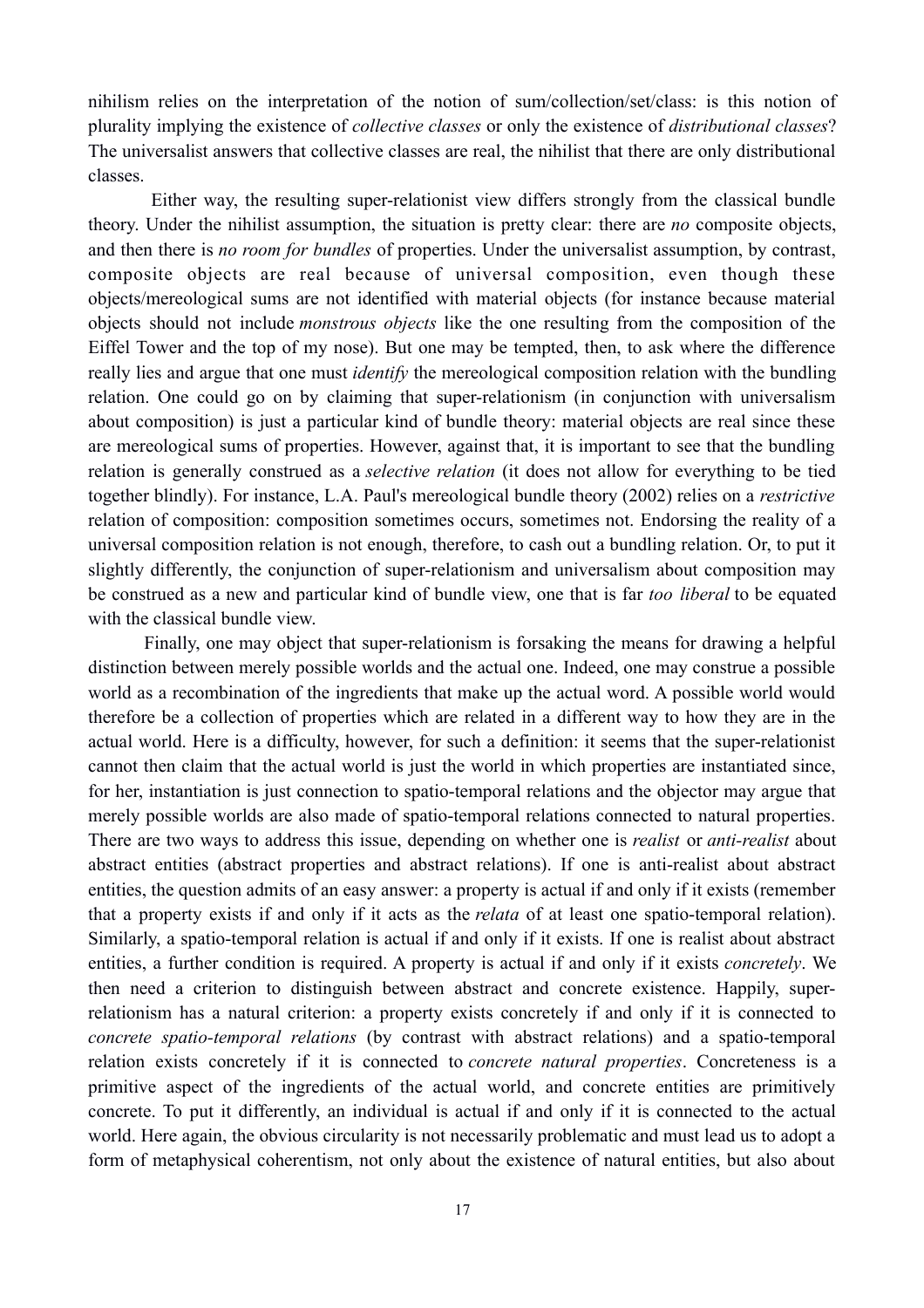their actuality (see §4). We therefore distinguish the concreteness of any entity in respect of its relations to other parts of the actual world. Either way, what is required is a primitive distinction between *actual concrete entities* (concrete properties and concrete relations) and *merely possible abstract entities* (abstract properties and abstract relations). The latter category is *empty* for the antirealist while it includes for the realist a lot of entities (belonging to a category distinct from concrete entities). The criterion for determining whether an entity *x* (property or relation) is concrete/actual is then the following for the realist: *x* is actual if and only if *x* is connected to concrete/actual entities. And for the anti-realist, the answer is simply that  $x$  is actual if and only if it is real.

## **§8**

I have been arguing for eliminativist super-relationism, which I take to be the better kind of superrelationism. For the reader who does not feel particularly attracted by eliminativism, though, I want to emphasize that the existence of a super-relationist position bears interesting results for priority monism: *super-relationism is compatible with priority monism*. Indeed, the arguments in favor of eliminativist super-relationism also hold for identity super-relationism (with the exception, obviously, of the arguments supporting eliminativism about material objects), the view that material objects are identical to collections of spatio-temporal relations and natural properties.

As I wrote above, priority monism can be construed as the conjunction of fundamental eliminativism about material objects, derivative realism about material objects, substantivalism about spacetime, and the priority-of-the-whole view. But substantivalism is in no way a necessary component of priority monism. One may substitute relationism for substantivalism without losing the spirit of priority monism. In Schaffer's priority monism, the whole cosmos is more fundamental than spatio-temporal regions, and, spatio-temporal regions are construed as parts of the spatiotemporal substance. There is no need to buy into this last claim, though. Spatio-temporal regions can be construed as collections of spatio-temporal relations that are themselves derivative proper parts of the one fundamental and maximal collection of relations. In this mereological view, both spacetime parts and spatio-temporal relations are proper parts of the cosmos. To put it differently, the maximal collection of spatio-temporal relations (the cosmos) is more fundamental than each of individual spatio-temporal relations that make the maximal collection. Let us call this position '*relationist priority monism*' in order to contrast it from Schaffer's *substantivalist priority monism*. In relationist priority monism, monism describes not a fundamental substance, but a *fundamental collection*. Here, one may object that the ontological superiority of the whole in relationist priority monism would be a bit mysterious if the whole is not understood as a substance. Maybe. But it is at least a coherent position, and if one feels more attracted by relationism than by substantivalism, it is worth noticing that relationist priority monism is available. When granted that supersubstantivalism and super-relationism are equivalent with respect to the seven arguments, and when observed that super-relationism is a component of relationist priority monism, we must conclude that *relationist priority monism* and *substantivalist priority monism* stand as equals for explaining the ultimate nature of the world. Super-relationism is, therefore, an interesting view that combines advantages of super-substantivalism, relationism and is both compatible with a flat ontology (through eliminativist super-relationism) and priority monism (through identity super-relationism)<sup>[16](#page-17-0)</sup>.

<span id="page-17-0"></span><sup>16</sup> For comments on a previous version of the paper, I am indebted to Jiri Benovsky, Annabel Colas, Akiko Frischhut, Jasper Heaton, Thomas Jacobi, Quentin Ruyant, Jonathan Schaffer and an anonymous referee. For discussions and